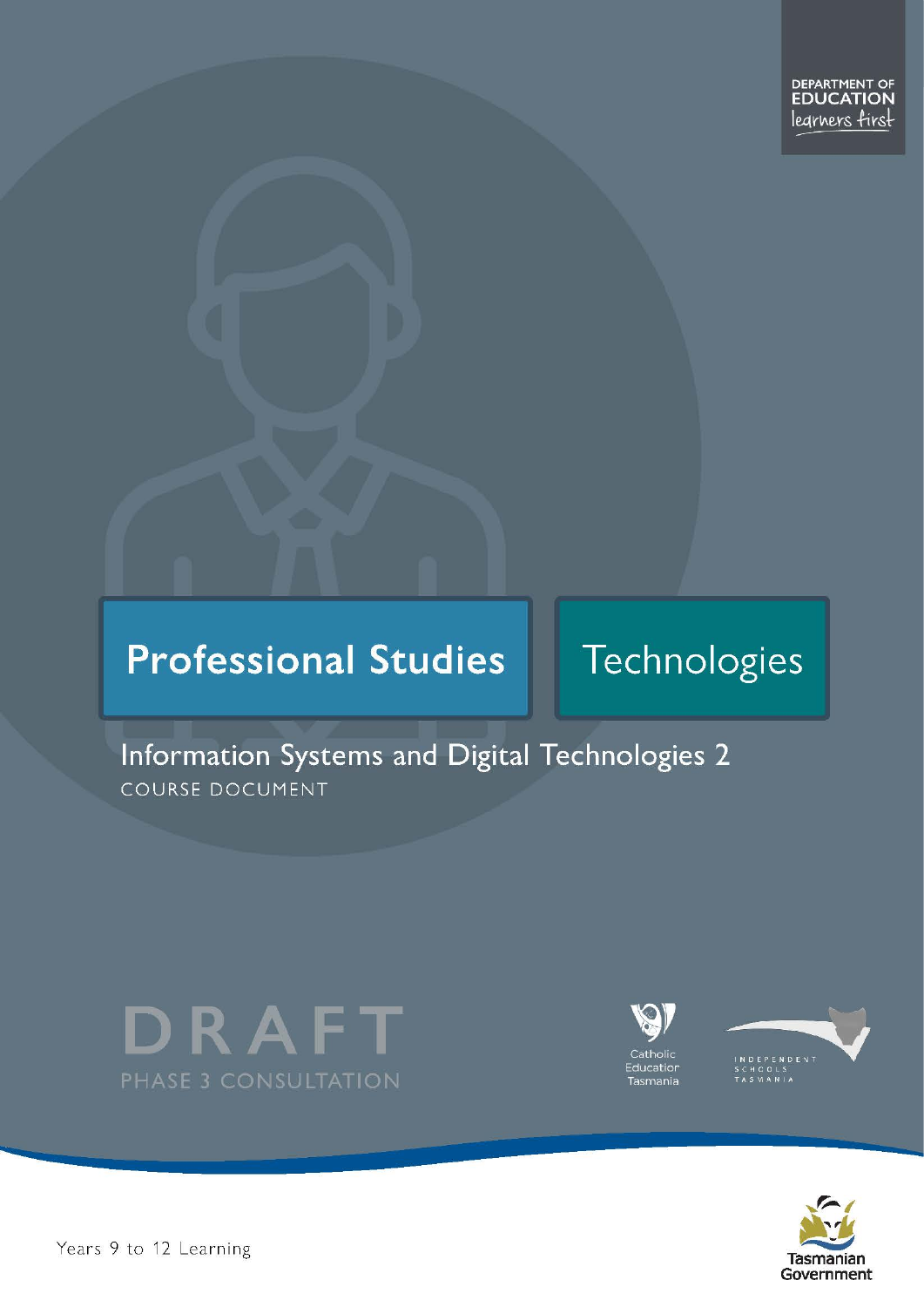# Table of Contents

Phase 3 Consultation Draft Published: March 2021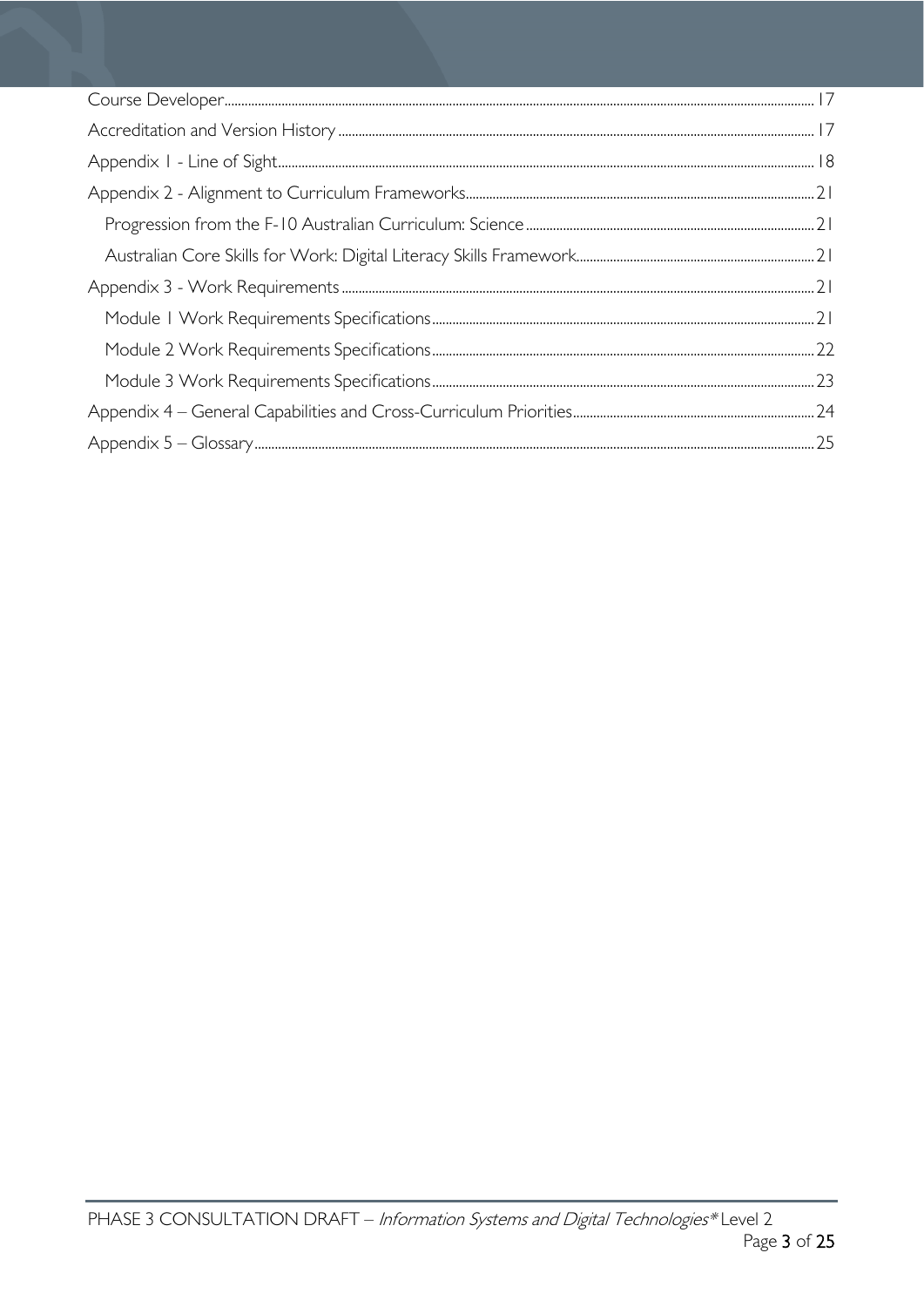# <span id="page-3-0"></span>Information Systems and Digital Technologies\*, 150 hours – Level 2

\*There is a proposed name change for this course to Digital Management and Leadership.

This course is the Level 2 component of the *Digital Management and Leadership*\* program.

### <span id="page-3-1"></span>Aims

The purpose of Years 9 to 12 [Education](https://publicdocumentcentre.education.tas.gov.au/library/Shared%20Documents/Years-9-to-12-Education-Framework.pdf) is to enable all students to achieve their potential through Years 9 to 12 and beyond in further study, training or employment.

Years 9 to 12 Education enables: Personal Empowerment, Cultural Transmission, Preparation for Citizenship and Preparation for Work.

This course supports the principles of Access, Agency, Excellence, Balance, Support and Achievement as part of a range of programs that enables students to access a diverse and highly flexible range of learning opportunities suited to their level of readiness, interests and aspirations.

Courses aligned to the Years 9 to 12 Curriculum [Framework](https://publicdocumentcentre.education.tas.gov.au/library/Shared%20Documents/Education%209-12%20Frameworks%20A3%20WEB%20POSTER.pdf) belong to one of the five focus areas of Discipline-based Study, Transdisciplinary Projects, Professional Studies, Work-based Learning and Personal Futures.

Digital Management and Leadership\*Level 2 is a Professional Studies course.

# <span id="page-3-2"></span>Focus Area – Professional Studies

Professional Studies bridges academic courses and career-related study to provide students with a combination of academic and practical knowledge, skills and understanding to pursue a particular pathway of interest. Courses integrate exposure to professional environments, processes and practice through inquiry based learning. Professional Studies reflect professional processes and standards and provide learners with an equivalent experience to that of someone working within that profession Professional Studies enhances students cognitive capacity, efficacy, creativity and craftsmanship in readiness for higher education, internships, apprenticeships, or work in a designated field of interest. Professional Studies courses connect with recognised professional study pathways and contextually align with key Tasmanian industry sectors.

Professional Studies courses have three key features that guide teaching and learning:

- exposure to professional practice
- ideation, research, discovery and integrated learning
- production and sharing replicating a professional paradigm.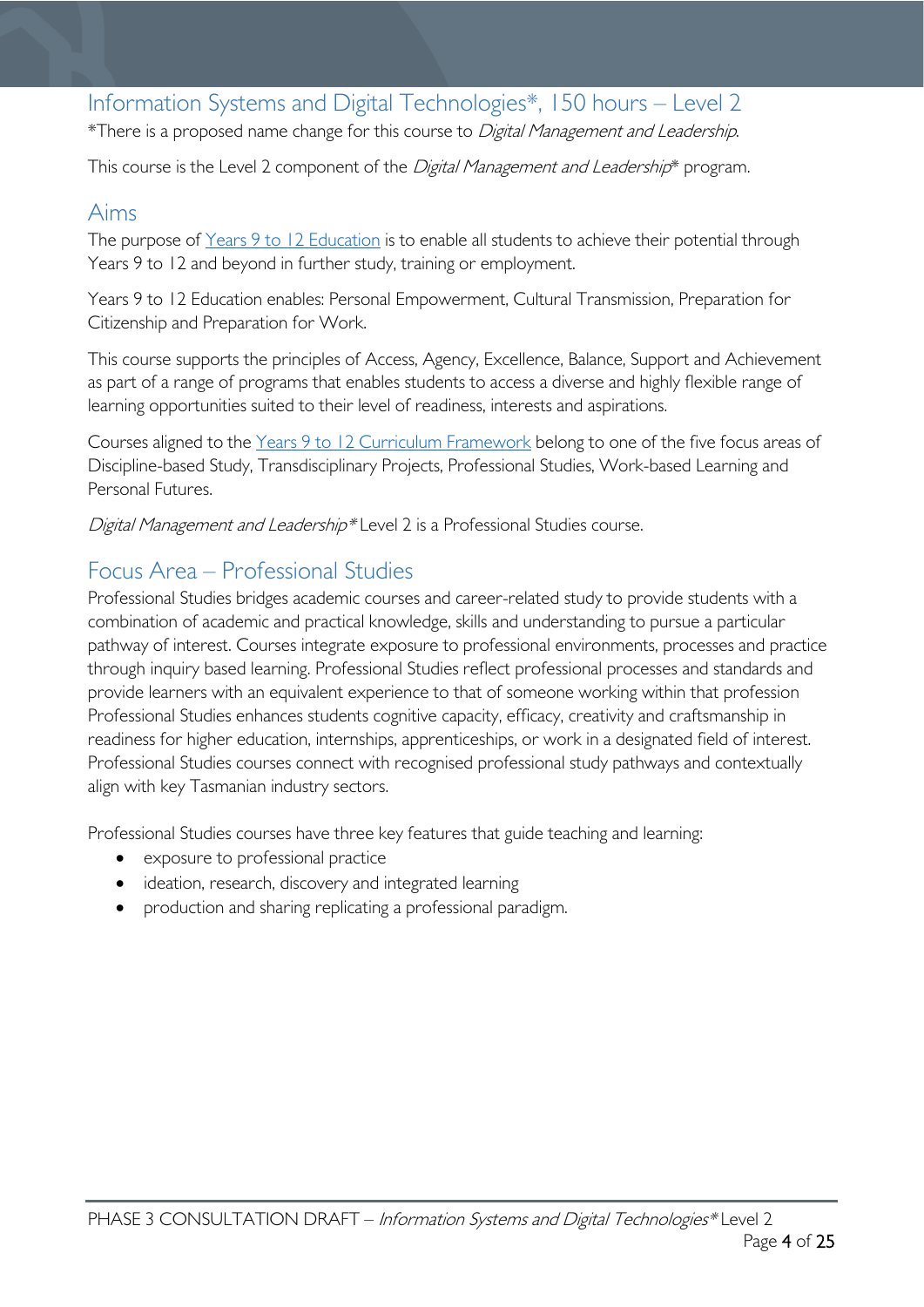

In this course learners will do this by developing an understanding of how individuals and or organisations manage, use and organise data to solve a range of information problems.

The ability to embrace digital transformation and put it to work is becoming ever more important. By undertaking this course, learners will develop knowledge and understanding of transferable tools and techniques that support problem solving and project management. Learners will use a variety platforms and applications to solve problems, creatively manage and retrieve information and communicate effectively.

Learners will replicate a professional paradigm by working in collaborative teams, responding to clientdriven briefs, conducting user-centred research and communicating using professional standards. Opportunities for work exposure are strongly encouraged.

# <span id="page-4-0"></span>Rationale

The technology landscape is dynamic and evolving and information systems play a critical role in organisations and businesses, enabling opportunities for innovative and enterprising individuals to respond to emerging digital transformation through the analysis, creation, implementation, testing and management of information systems. The *Digital Management and Leadership*\* program will enable learners to be well-informed, analytical consumers of digital information and technology and to become confident creators of systems solutions.

Through studies in *Digital Management and Leadership*<sup>\*</sup>, learners develop an understanding of the importance of data and information and how it is processed and communicated through hardware and software applications to solve a range of information problems. They will investigate information systems; past, current and emerging and engage in an exploration of the IT profession and the wideranging career opportunities that exist within organisations.

Through authentic project work using a systems development process, learners studying Digital Management and Leadership\* will gain a broad range of skills including project management, collaboration, communication and critical and creative thinking. Students consider organisational or business needs and opportunities through the lens of both human-human and human–computer interactions and evaluate solutions from the perspective of user experience, considering security, social context, legal and ethical requirements and sustainability.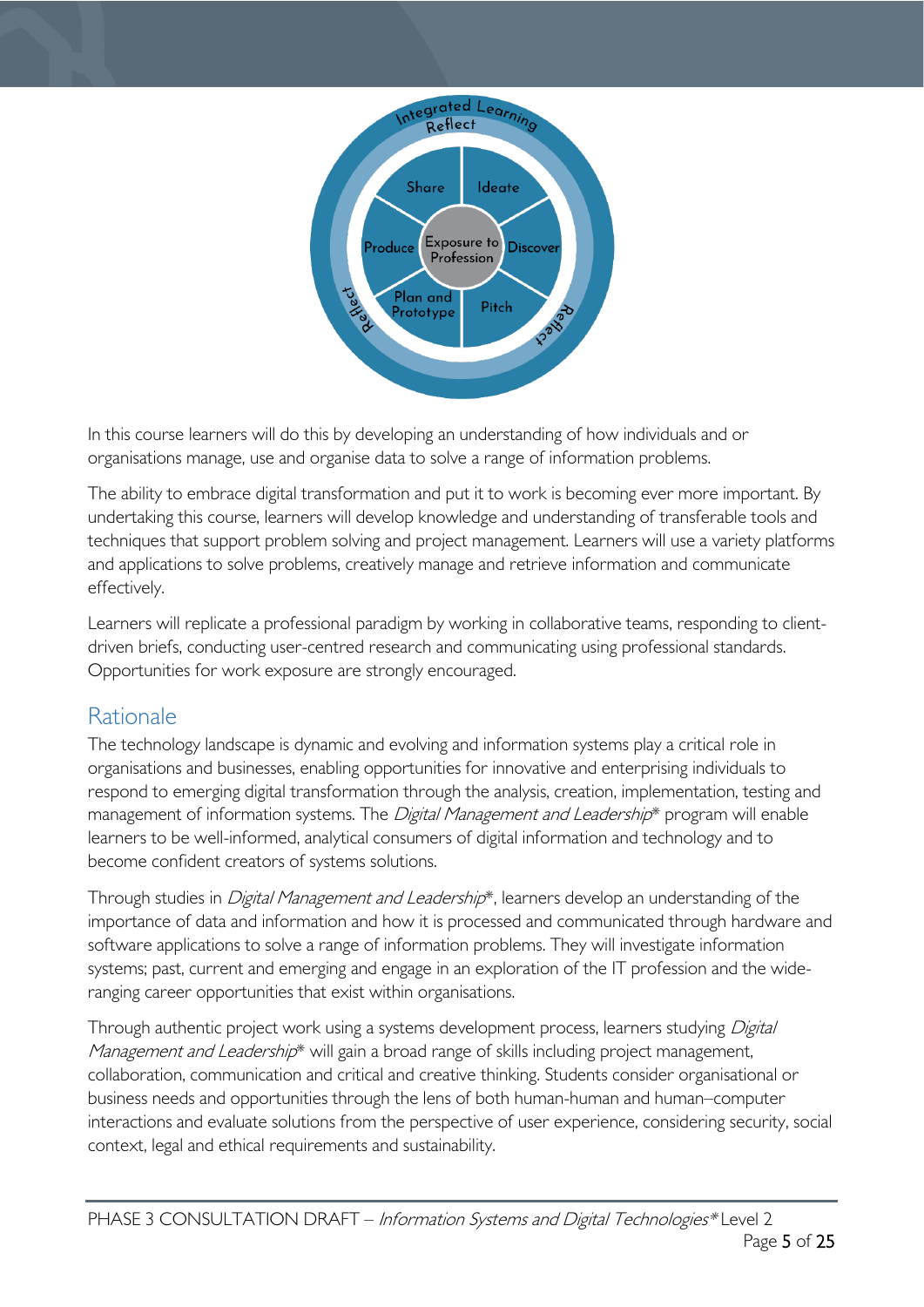Study of Digital Management and Leadership\* will support students to develop an understanding of the impact of information Technologies on society both locally and globally and provides opportunities for learners to develop skills that will prepare them for a variety of post-school opportunities.

# <span id="page-5-0"></span>Integration of General Capabilities and Cross-Curriculum Priorities

The general capabilities addressed specifically in this course are:

- Critical and creative thinking  $\mathbb{C}$
- Ethical understanding  $\div$
- Information and communication technology capability  $\cdot \star$
- Intercultural understanding  $\frac{c_3}{ }$
- Literacy  $\blacksquare$
- Numeracy
- Personal and social capability  $\ddot{\ddot{}}$

The cross-curriculum priorities enabled through this course are:

- Aboriginal and Torres Strait Islander Histories and Cultures  $\mathcal$
- Asia and Australia's Engagement with Asia **M**
- Sustainability  $\triangleleft$

# <span id="page-5-1"></span>Course Description

Digital Technologies are rapidly changing the way in which we live and work. There is a strong demand locally and globally for digital managers and leaders who understand existing, new and emerging Technologies.

Learners will explore the opportunities for digital managers and leaders within a wide range of organisations and context. Learners will be supported to develop a broad range of digital skills, alongside the acquisition of the general capabilities through the application and management of a user driven systems development lifecycle.

A project-based approach will enable learners to engage in creating solutions to realistic client/user or organisational problems in a range of contexts and develop an understanding of common project management methodologies. Learners will access the value and impact of new Technologies and will build an understanding of how information systems work together to enable our digital world to function.

# <span id="page-5-2"></span>Pathways

This course is designed for learners who are interested in studying project management and problem solving through the development of information systems.

Digital Management and Leadership\* Level 2 provides a foundation for Digital Management and Leadership\* Level 3. Digital Management and Leadership\* Level 2 furthers learner understandings established through the Australian Curriculum: Digital Technologies ( $p - 10$ ).

This course complements senior secondary courses in computer science, business studies, economics, legal studies and learning through internship and appropriate courses from the learning areas of English, Mathematics and Science.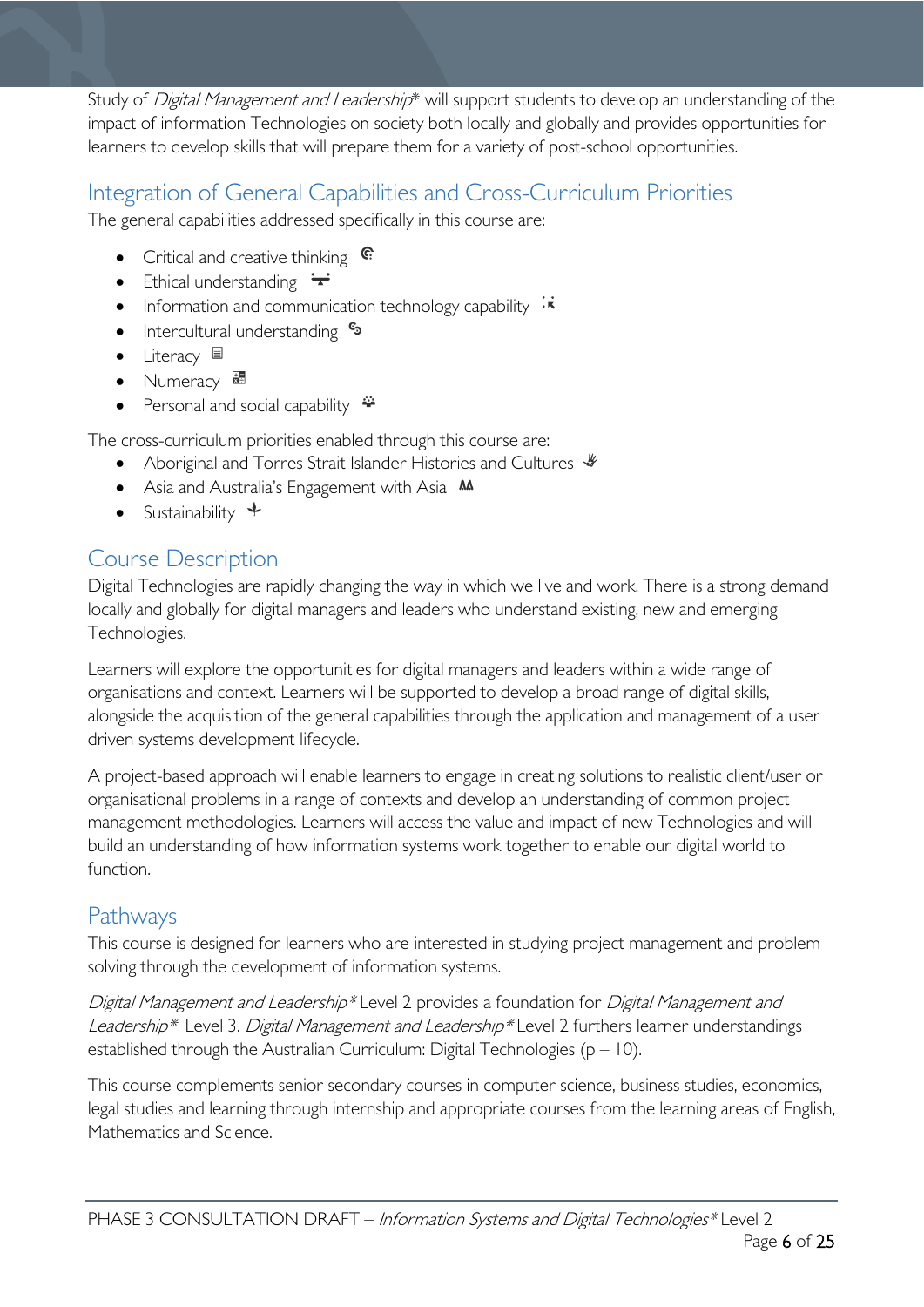Digital Management and Leadership\* Level 2 provides a useful background to learners considering a wide range of future pathways including tertiary and vocational studies. Examples of possible future areas include but are not limited to: Information Technology; Business; Health; Law; Commerce; Engineering; Education; Arts; and Sciences.

# <span id="page-6-0"></span>Course Requirements

It is desirable that learners undertaking this course have the opportunity to work collaboratively (faceto-face and/or electronically).

Learners require access to the following resources to be able to demonstrate the outcomes:

- appropriate laptop, notebook or desktop computers
- **printers**
- internet
- a range of software tools including database management software, spreadsheet and or statistical software and software for creating multimodal presentations.

Additional resources may be required depending on provider-selected learning tasks.

# <span id="page-6-1"></span>Course Structure, Delivery and Progression

### <span id="page-6-2"></span>Structure

This course consists of three 50-hour modules.

Modules Available

Core Module 1: People, data and digital systems

Core Module 2: User driven design

Core Module 3: From problem to solution



### <span id="page-6-3"></span>**Delivery**

There is no specific recommended delivery sequence for the modules

### <span id="page-6-4"></span>Developmental Progression

Module 1 introduces the learner to key ideas, concepts, skills, knowledge and understanding. Module 2 enables the learner to build upon these key ideas, concepts, skills, knowledge and understanding. Module 3 enables the learner to further build on these key ideas, concepts, skills, knowledge and understanding.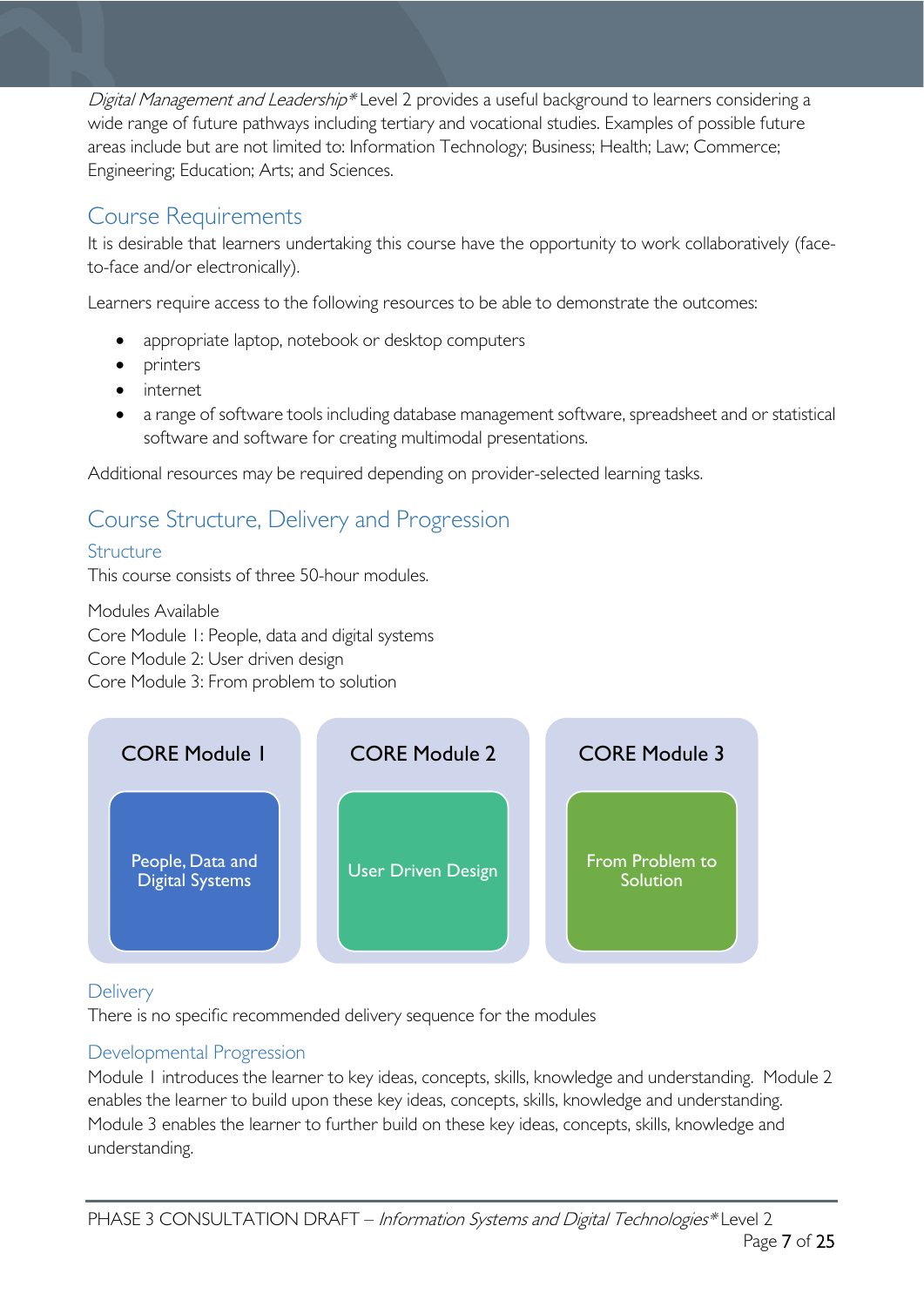The progression of learning is evidenced through assessment opportunities which provide feedback to promote further learning. A culminating performance of understanding is reflected in the final work requirements.

# <span id="page-7-0"></span>Module 1 - People, data and digital systems

This module introduces the foundation knowledge and skills required to problem solve, understand and create information systems solutions, project manage and identify the intra and interpersonal competences needed to effectively collaborate.

#### <span id="page-7-1"></span>Module 1 Learning Outcomes

On successful completion of this module, learners will be able to:

- 1. apply and describe a systems development lifecycle to plan, analyse, design, develop and evaluate an information system to solve an identified problem
- 2. apply personal leadership and project management skills when working independently and collaboratively with others
- 3. describe and explain the components of an information system, and the inter-relationships between these components including security implications
- 4. describe the impact of existing, new and emerging technologies on people and information systems

#### <span id="page-7-2"></span>Module 1 Content

#### Exposure to professional practice

- project management strategies
- personal leadership skills within collaborative teams
- safe work practices and procedures relevant to the use of digital technologies
- explore the components and characteristics of a variety of existing, new and emerging information systems.

#### Ideation, research, discovery and integrated learning

- use a basic systems development process to produce a solution:
	- o analysis begins with an investigative process. Who will use the system? How will they use the system, and for what purpose? What data will be used by the system? What data will the system generate as outputs? What constraints apply? What can be included, and what should not?
	- o design based on the Analysis stage, system and software design is considered. This may include considering hardware and system requirements and overall system architecture. The evaluation criteria are also developed.
	- o development configuration, coding, validation, testing and documentation are undertaken.
	- o evaluation establishes how well the system solves the problem or meets the needs identified in the Analysis stage.

#### Production and sharing replicating a professional paradigm.

- project skills
- research based multimodal presentation.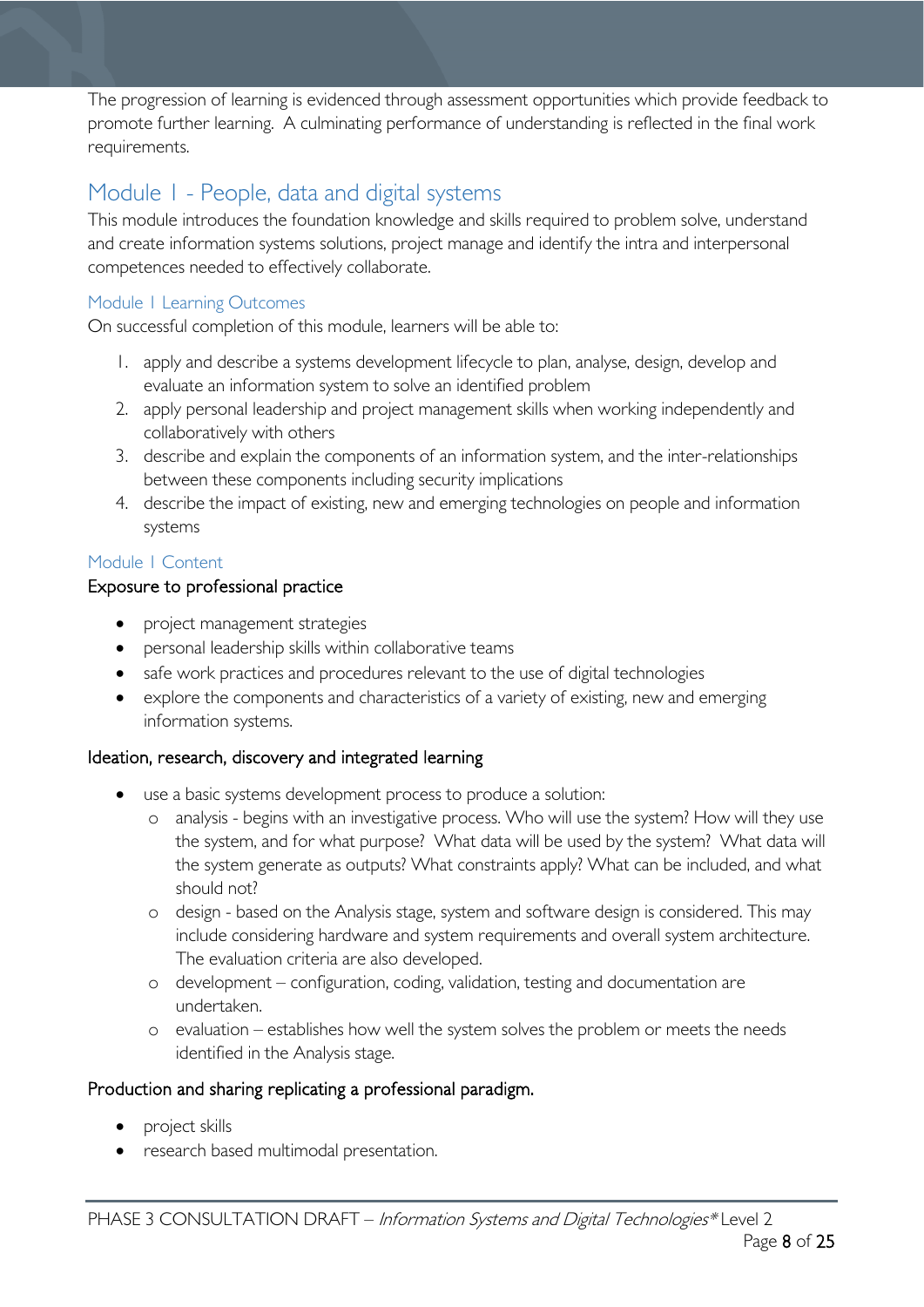Learners will explore the components and characteristics of information systems. They will investigate existing, new and emerging technologies and evaluate the suitability of the components for particular tasks. Learners will consider system weakness and begin to explore system development by unpacking a basic Systems Development Lifecycle (SDLC) through a series of mini-projects. Learners will develop strategies for project management and consider the role and attributes of effective leaders within collaborative teams and as digital citizens.

Key knowledge

- components of digital systems
- the nature, function and interrelationship of data, hardware and software systems
- the importance and process of collecting, storing and communicating data and information
- how existing, new and emerging technologies are used to develop hardware and software solutions
- project management strategies
- leadership and group management within collaborative teams
- digital citizenship.

Key skills

- select and use appropriate hardware and software tools when developing information systems solutions
- create information through the use and analysis of data
- evaluate the development, implementation and management of projects
- communicate with an audience and end users.

#### <span id="page-8-0"></span>Module 1 Work Requirements

The work requirements of a course are processes, products or performances that provide a significant demonstration of achievement that is measurable against the course's standards. Work requirements need not be the sole form of assessment for a module.

This module includes one (1) extended response and one (1) project as work requirements.

See Appendix 3 for summary of Work Requirement specifications for this course.

#### <span id="page-8-1"></span>Module 1 Assessment

This module will assess criteria 1, 2, 3, 4.

# <span id="page-8-2"></span>Module 2 - User driven design

This module builds on the foundation knowledge and skills covered in module 1. The focus of the module centres on solving user problems through the application of SDLC working in collaborative teams (face-to-face and online).

#### <span id="page-8-3"></span>Module 2 Learning Outcomes

On successful completion of this module, learners will be able to:

- 1. apply and describe a systems development lifecycle to plan, analyse, design, develop and evaluate an information system to solve an identified problem
- 2. apply personal leadership and project management skills when working independently and collaboratively with others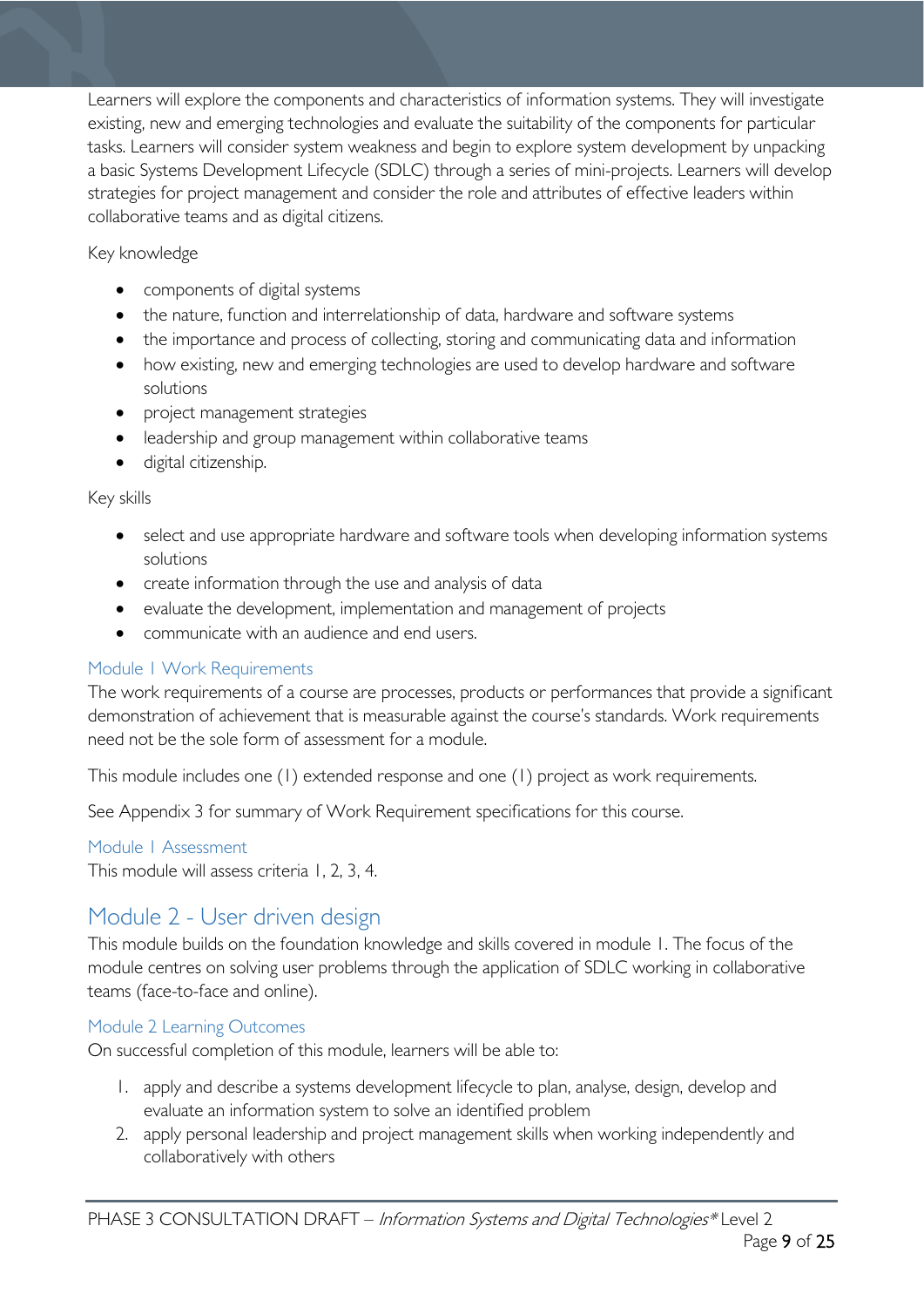- 3. describe and explain the components of an information system, and the inter-relationships between these components including security implications
- 5. explain the role digital technologies play in societal and organisational change

#### <span id="page-9-0"></span>Module 2 Content

#### Exposure to professional practice

- understanding the user
- investigate the role digital technologies play in societal and organisational change
- collaborative teams.

#### Ideation, research, discovery and integrated learning

- investigate and analyse a problem and produce a specification
- data collection, analysis and storage
- SDLC
- Prototyping.

#### Production and sharing replicating a professional paradigm

- communicate with a user/client to understand and analyse user experience (UX)
- develop solutions that meet user requirements
- document specifications and solutions
- evaluate solutions and their own performance.

Learners will explore the role of digital technologies and change. They will engage with at least one client/user to analyse a familiar problem and design and prototype a solution. The user may be identified for the class or learners may identify their own client/user (which may be a friend or family member) if they wish to explore a particular problem. Learners will be supported to reflect on their leadership and management skills and develop individual and group goals and strategies for improvement.

#### Key knowledge

- techniques for collecting data to determine user needs and requirements, such as interviews and surveys
- the characteristics of data and information, and the need for organisation and manipulation to facilitate its effective use
- the use of digital technologies for a range of purposes
- design tools and techniques for representing solution designs
- emerging trends in digital systems and the importance of innovation to organisations
- the components, characteristics and functions of information systems (including hardware, software and communication) that allow effective solutions to be achieved
- techniques for documenting the development of solutions.

#### Key skills

- intra and interpersonal skills
- investigate and analyse a problem and produce a specification
- design an effective solution
- select and use appropriate application software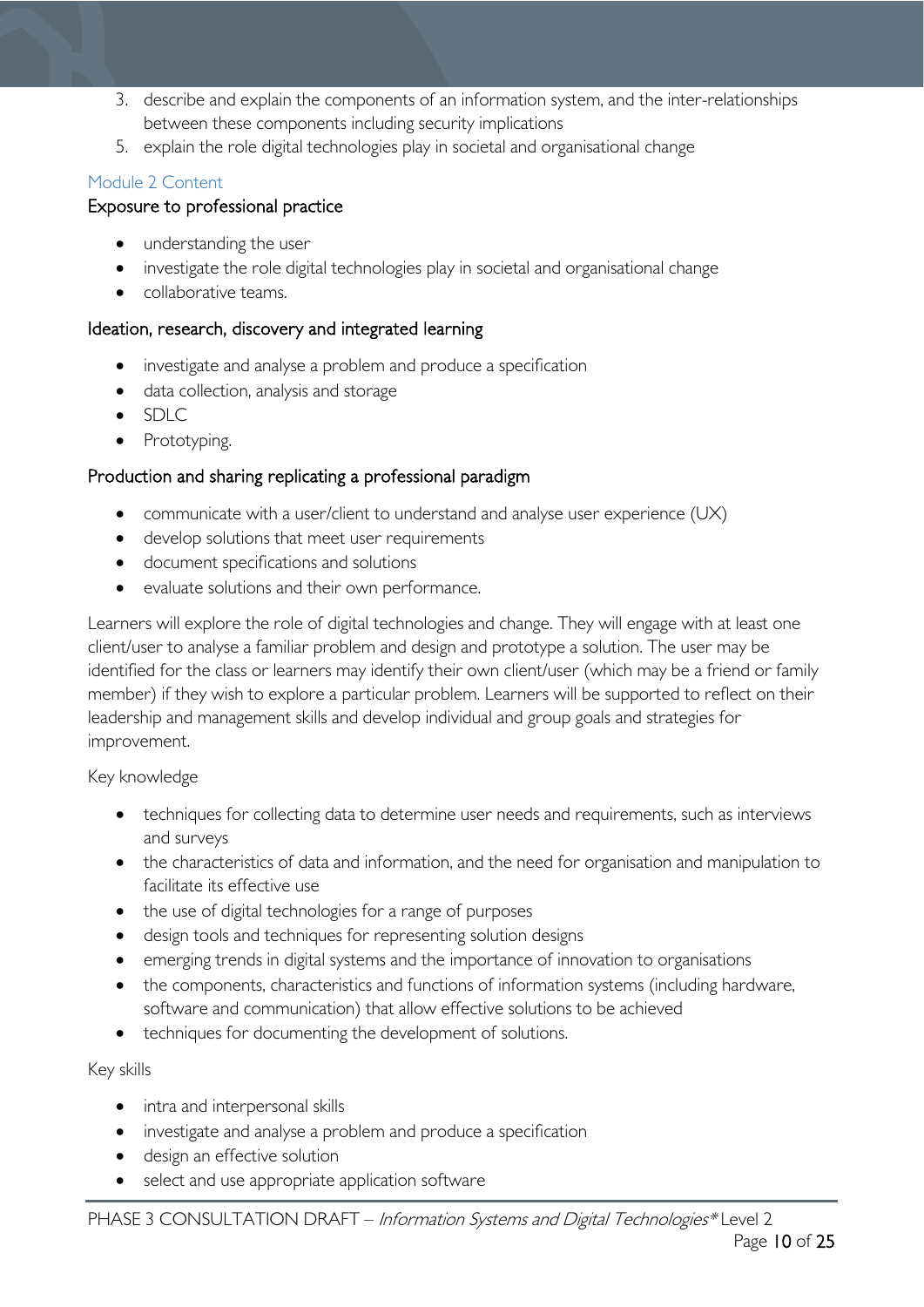- test and implement an effective ICT related system
- document specifications and solutions
- evaluate solutions and their own performance.

#### <span id="page-10-0"></span>Module 2 Work Requirements

The work requirements of a course are processes, products or performances that provide a significant demonstration of achievement that is measurable against the course's standards. Work requirements need not be the sole form of assessment for a module.

This module includes one (1) extended response and one (1) product - solution pitch as work requirements as part of a broader project or projects.

See Appendix 3 for summary of Work Requirement specifications for this course.

#### <span id="page-10-1"></span>Module 2 Assessment

This module will assess criteria 1, 2, 3, 5.

# <span id="page-10-2"></span>Module 3 - From problem to solution

This module centres around responding to a case study and implementing a scaffolded SDLC in small groups with learners undertaking roles within a project team. Learners will consider the social, ethical and legal issues related to digital technologies.

#### <span id="page-10-3"></span>Module 3 Learning Outcomes

On successful completion of this module, learners will be able to:

- 1. apply and describe a systems development lifecycle to plan, analyse, design, develop and evaluate an information system to solve an identified problem
- 2. apply personal leadership and project management skills when working independently and collaboratively with others
- 3. describe and explain the components of an information system, and the inter-relationships between these components including security implications
- 6. explain the social, ethical, legal and/or sustainability issues related to digital technologies and their effects on the individual, society and the environment.

#### <span id="page-10-4"></span>Module 3 Content

#### Exposure to professional practice

- analyse a client brief
- produce a specification brief based on identified criteria
- explore, test, and learn from failure
- project management
- collaborative teams.

#### Ideation, research, discovery and integrated learning

- investigate and analyse a problem
- computational and systems thinking
- use SDLC to produce a feasible solution
- use project management and problem-solving methodologies.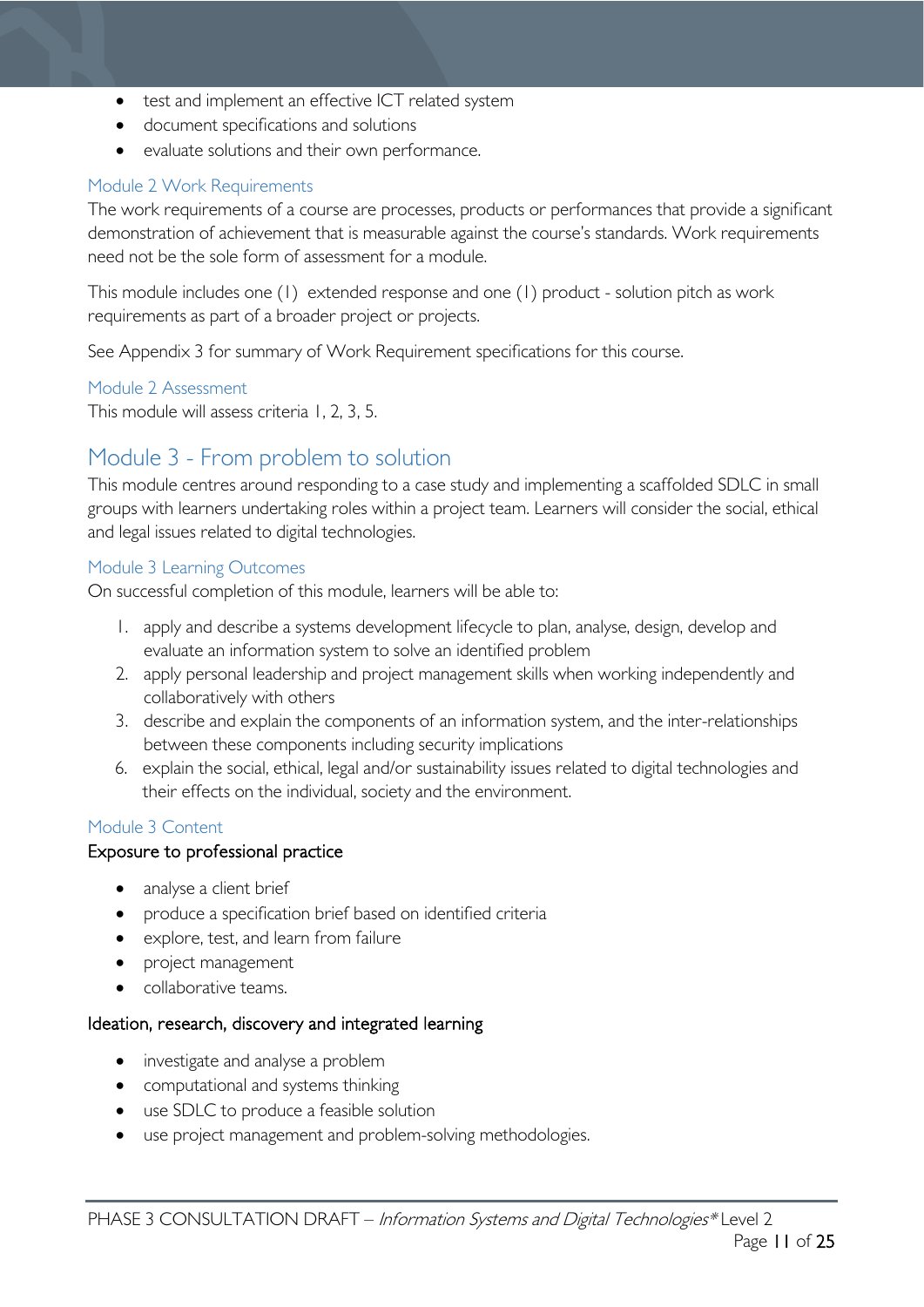#### Production and sharing replicating a professional paradigm

- document project management and problem-solving methodologies
- reflective journal.

Learners will work in project teams to analyse a realistic or real-life problem. They will think critically and creatively to design a solution(s) before selecting and developing the solution that best meets the user requirements. Learners will evaluate their solution based on how well the system solves the problem or meets the needs identified in the analysis stage.

Learners will document the problem solving and project management strategies along with the development of their information systems solution and user specifications. Learners will reflect on their own thinking and clearly demonstrate their individual and collective responsibility when working in a team.

#### Key knowledge

- functions and capabilities of digital systems used by individuals and organisations
- economic issues involving emerging technologies, such as access, deskilling, job loss, misuse and sustainability
- the impact of current and emerging technologies, such as automation, cyberbullying and the decline of physical human interactions and interpersonal skills
- ethical issues arising from data and information security practices
- strategic planning in a professional and socially responsible manner.

#### Key skills

- investigate a problem, need or opportunity and identify potential users and purpose
- propose a range of methods to collect data for analysis
- analyse and document solution requirements to develop an innovative solution
- select and use appropriate design tools for generating solution designs
- develop an innovative solution using appropriate digital systems
- document the development of the solutions
- identify and discuss potential legal and ethical issues affecting the development of an innovative solution
- apply evaluation criteria and evaluate the efficiency and effectiveness of an innovative solution to meet a need or opportunity
- document, monitor and modify project plans
- ability to work independently and in collaborative teams in both physical and virtual environments.

#### <span id="page-11-0"></span>Module 3 Work Requirements

The work requirements of a course are processes, products or performances that provide a significant demonstration of achievement that is measurable against the course's standards. Work requirements need not be the sole form of assessment for a module.

This module includes one (1) folio as work requirement.

See Appendix 3 for summary of Work Requirement specifications for this course.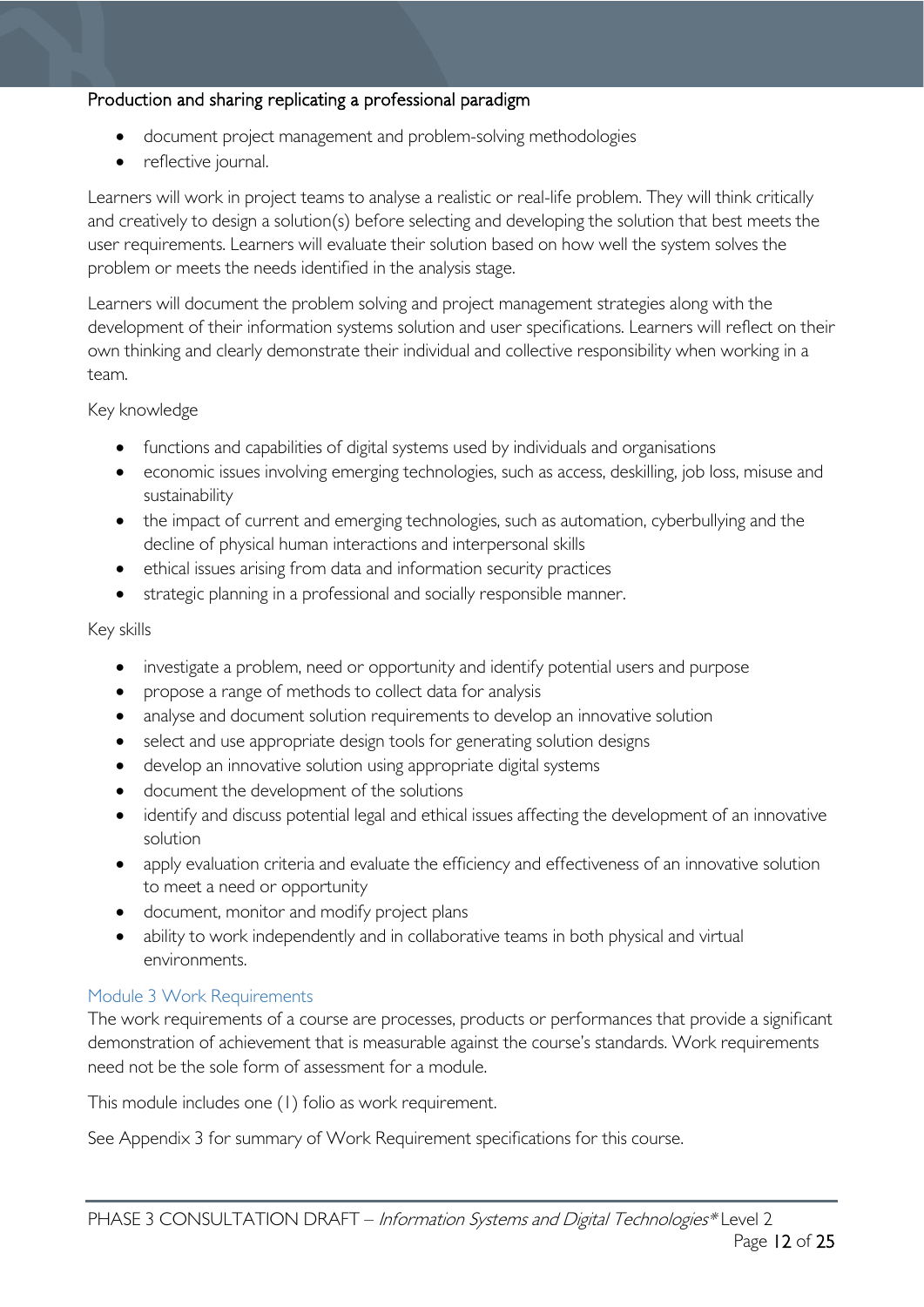<span id="page-12-0"></span>Module 3 Assessment

This module will assess criteria 1, 2, 3, 6.

#### <span id="page-12-1"></span>Assessment

Criterion-based assessment is a form of outcomes assessment that identifies the extent of learner achievement at an appropriate end-point of study. Although assessment – as part of the learning program – is continuous, much of it is formative, and is done to help learners identify what they need to do to attain the maximum benefit from their study of the course. Therefore, assessment for summative reporting to TASC will focus on what both teacher and learner understand to reflect endpoint achievement.

The standard of achievement each learner attains on each criterion is recorded as a rating 'A', 'B', or 'C', according to the outcomes specified in the standards section of the course.

A 't' notation must be used where a learner demonstrates any achievement against a criterion less than the standard specified for the 'C' rating.

A 'z' notation is to be used where a learner provides no evidence of achievement at all.

Internal assessment of all criteria will be made by the provider. Providers will report the learner's rating for each criterion to TASC.

<span id="page-12-2"></span>

|                      | Module I | Module 2 | Module 3 | Notes                                                                |
|----------------------|----------|----------|----------|----------------------------------------------------------------------|
| Criteria<br>Assessed | ,2,3,4   | ,2,3,5   | 1,2,3,6  | Three common in all modules<br>and one focus criterion per<br>module |

The assessment for *Digital Management and Leadership*\* Level 2 will be based on the degree to which the learner can:

- 1. apply an iterative process to manage a systems development cycle
- 2. apply personal leadership and project management skills
- 3. apply knowledge and understanding of information systems
- 4. examine the impact of existing, new, and emerging technologies on people and the development of solutions using information systems
- 5. describe the interrelationships between digital technologies and change
- 6. describe how digital solutions are utilised and their impact on society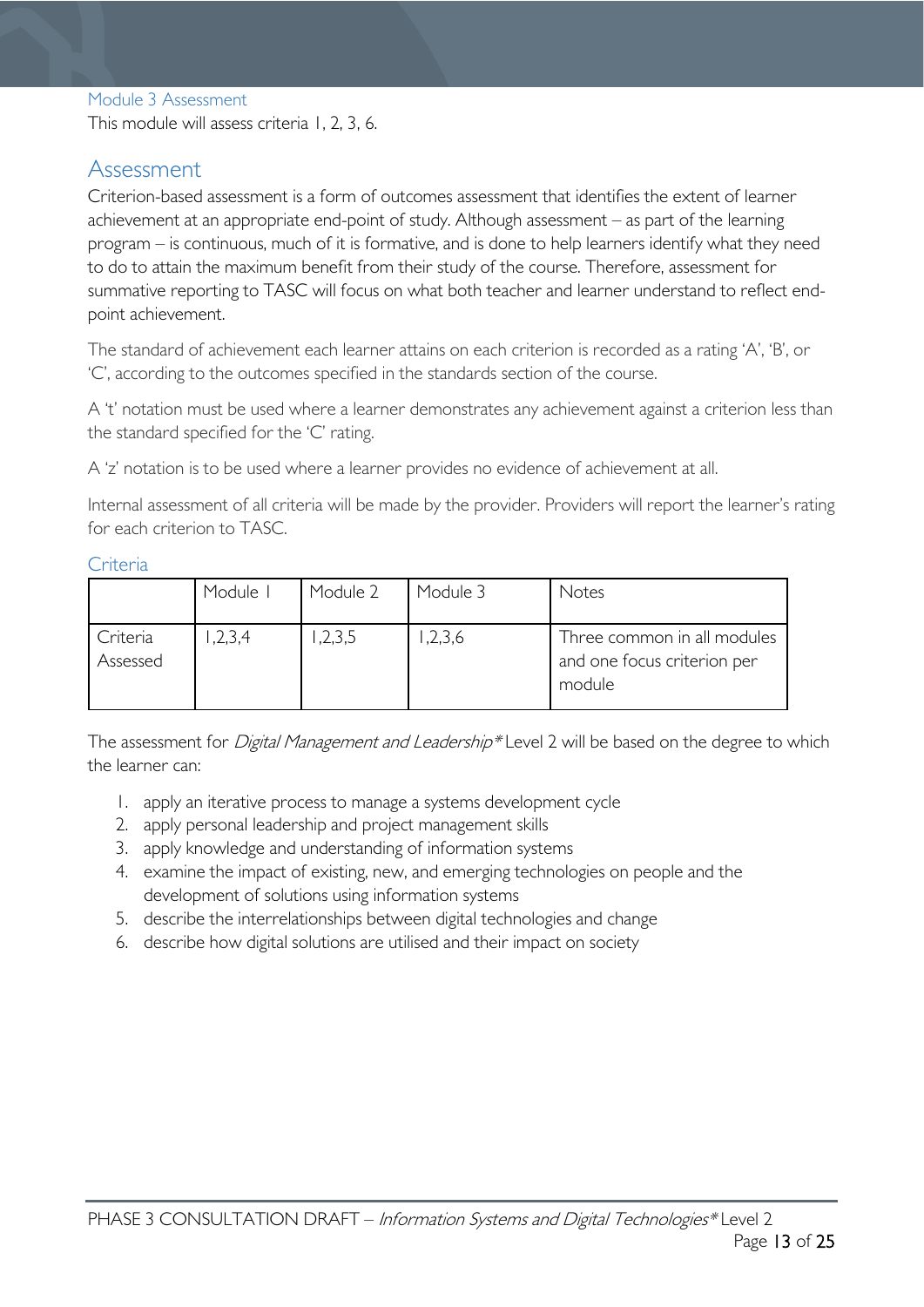### <span id="page-13-0"></span>**Standards**

Criterion 1: apply an iterative process to manage a systems development cycle

| Rating C                                                                                                                                              | Rating B                                                                                                                                                                          | Rating A                                                                                                                                                                                                                            |
|-------------------------------------------------------------------------------------------------------------------------------------------------------|-----------------------------------------------------------------------------------------------------------------------------------------------------------------------------------|-------------------------------------------------------------------------------------------------------------------------------------------------------------------------------------------------------------------------------------|
| uses data and information to<br>identify a limited range of needs<br>and opportunities for the<br>development of digital<br>information systems       | uses data and information to<br>identify and describe a range of<br>needs and opportunities for the<br>development of digital<br>information systems                              | effectively uses data and<br>information to identify and<br>analyse a wide-range of needs<br>and opportunities for the<br>development of digital<br>information systems                                                             |
| designs a solution(s) in<br>response to identified needs<br>and opportunities, providing<br>limited explanation to support<br>ideas and choices       | designs a quality solution(s) in<br>response to identified needs<br>and opportunities, providing<br>some justification to support<br>ideas and choices                            | designs a high-quality solution(s)<br>in response to identified needs<br>and opportunities, providing<br>comprehensive justification to<br>support ideas and choices                                                                |
| applies a limited range of<br>technical concepts to create a<br>digital solution or prototype<br>and identifies some<br>improvements based on testing | applies a range of technical<br>concepts to create a feasible<br>digital solution or prototype,<br>describes testing and makes<br>some improvements using an<br>iterative process | applies a wide range of<br>technical concepts to create a<br>digital solution or prototype<br>that adheres to the accepted<br>standards and conventions,<br>details testing and makes<br>improvements using an iterative<br>process |
| makes some conclusions about<br>the suitability and<br>appropriateness of the solution<br>or prototype using evaluation<br>criteria.                  | appraises the suitability and<br>appropriateness of the solution<br>or prototype using evaluation<br>criteria identifying constraints<br>on the solution.                         | critically appraises the suitability<br>and appropriateness of the<br>solution or prototype using<br>evaluation criteria describing<br>constraints on the solution.                                                                 |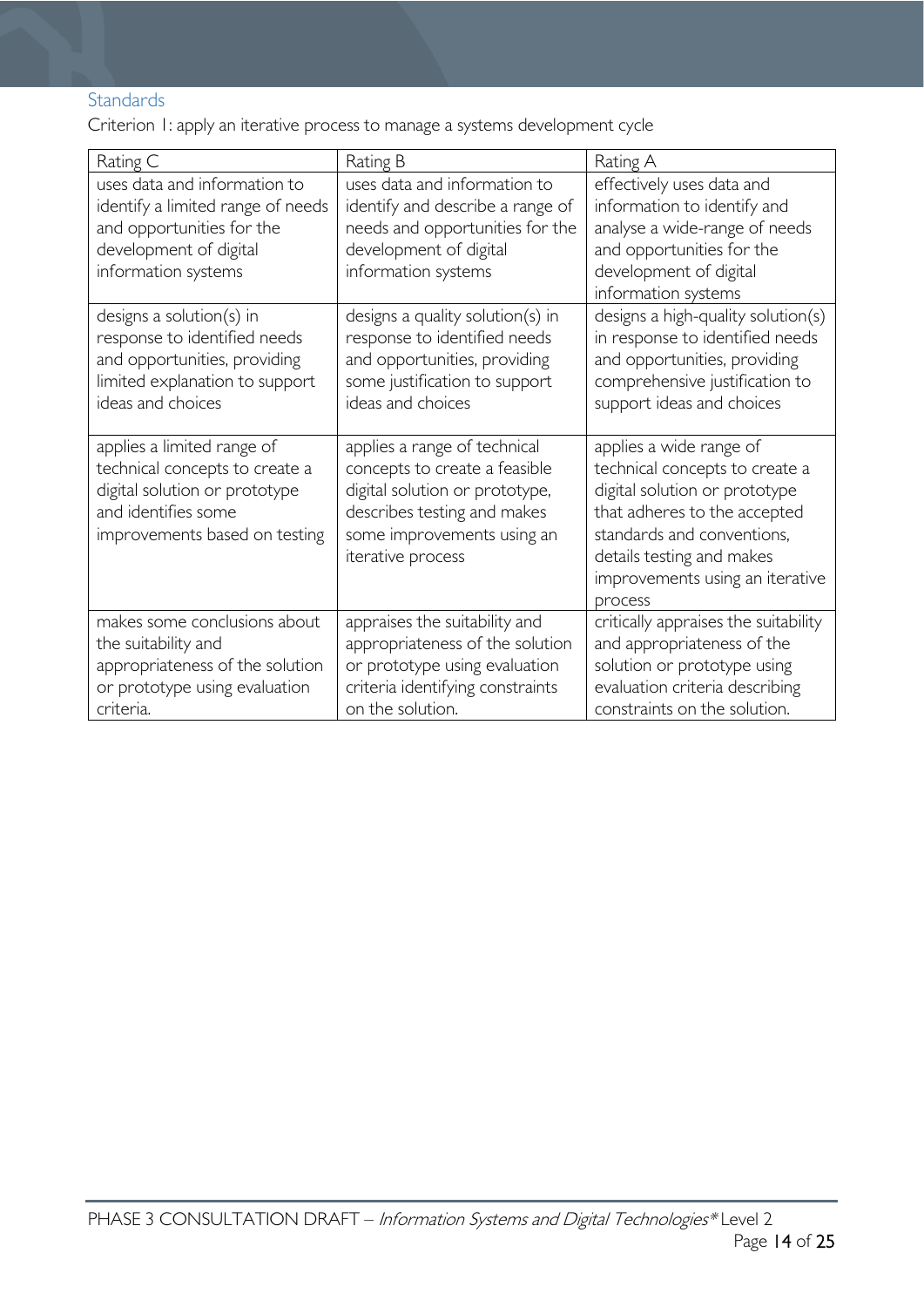Criterion 2: apply personal leadership and project management skills

| Rating C                           | Rating B                           | Rating A                           |
|------------------------------------|------------------------------------|------------------------------------|
| identifies personal leadership     | describes personal leadership      | explains personal leadership       |
| skills, roles and responsibilities | skills, roles and responsibilities | skills, roles and responsibilities |
| required to work effectively       | required to work effectively       | required to work effectively       |
| within the IT sector               | within the IT sector               | within the IT sector               |
| uses limited planning strategies   | uses planning strategies to        | uses a range of planning and       |
| to facilitate completion of key    | facilitate successful completion   | self-management strategies to      |
| elements of tasks within agreed    | of tasks within agreed time        | enable the effective completion    |
| time frames                        | frames                             | of tasks within agreed time        |
|                                    |                                    | frames                             |
| reflects on thinking, actions, and | reflects on thinking, actions and  | reflects with insight on thinking, |
| processes and explains inter       | processes and analyses inter       | actions and processes and          |
| and intrapersonal skills including | and intrapersonal skills including | evaluates inter and                |
| planning, time management, use     | planning, time management, use     | intrapersonal skills including     |
| of appropriate techniques and      | of appropriate techniques and      | planning, time management, use     |
| strategies                         | strategies                         | of appropriate techniques and      |
|                                    |                                    | strategies                         |
| communicates ideas using a         | communicates ideas                 | communicates ideas with clarity    |
| limited range of evidence,         | appropriately using a range of     | using a wide range of evidence,    |
| specialised and/or technical       | evidence, specialised and/or       | specialised and/or technical       |
| language, and appropriate          | technical language, and            | language, and appropriate          |
| referencing.                       | appropriate referencing.           | referencing.                       |

Criterion 3: apply knowledge and understanding of information systems

| Rating C                        | Rating B                          | Rating A                          |  |  |
|---------------------------------|-----------------------------------|-----------------------------------|--|--|
| identify the components of      | describe the components of        | describe the components of        |  |  |
| systems, and their              | systems, and their                | systems, and explain their        |  |  |
| interconnectedness in order to  | interconnectedness in order to    | interconnectedness in order to    |  |  |
| rebuild, redesign and create    | rebuild, redesign and create      | rebuild, redesign and create      |  |  |
| applications                    | applications                      | applications                      |  |  |
| uses appropriate hardware and   | competently selects and uses      | proficiently selects and uses     |  |  |
| software to develop systems     | appropriate hardware and          | appropriate hardware and          |  |  |
| solutions                       | software to develop systems       | software to develop systems       |  |  |
|                                 | solutions for specific user needs | solutions for specific user needs |  |  |
|                                 | and purposes                      | and purposes                      |  |  |
| collects, interprets and        | collects, stores, and             | collects, authenticates and uses  |  |  |
| communicates data and           | communicating data and            | data from reputable sources       |  |  |
| information appropriately       | information                       |                                   |  |  |
| identifies how hardware and     | describes how hardware and        | explains how hardware and         |  |  |
| software manages, controls, and | software manages, controls, and   | software manages, controls, and   |  |  |
| secures access to data in       | secures access to data in         | secures access to data in         |  |  |
| networked digital systems.      | networked digital<br>systems.     | networked digital systems.        |  |  |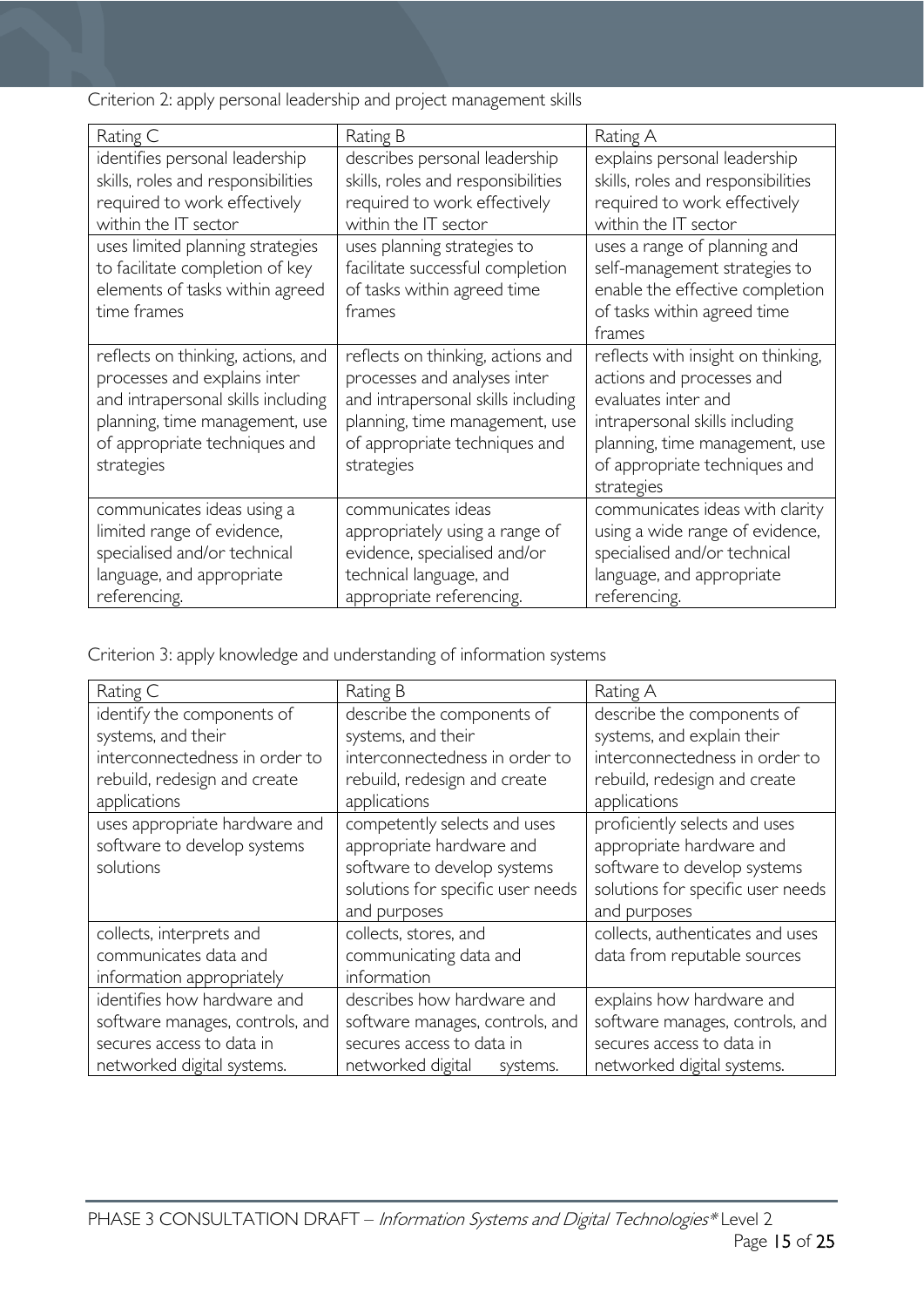Criterion 4: examine the impact of existing, new, and emerging technologies on people and the development of solutions using information systems

| Rating C                          | Rating B                          | Rating A                          |  |  |
|-----------------------------------|-----------------------------------|-----------------------------------|--|--|
| describes how historical          | explains how historical           | analyses how historical           |  |  |
| developments have contributed     | developments have contributed     | developments have contributed     |  |  |
| to current and emerging           | to current and emerging           | to current and emerging           |  |  |
| systems solutions                 | systems solutions                 | systems solutions                 |  |  |
| identifies innovative and         | describes innovative and          | describes and evaluates           |  |  |
| emerging opportunities for        | emerging opportunities for        | innovative and emerging           |  |  |
| digital solutions and             | digital solutions and             | opportunities for digital         |  |  |
| technologies<br>technologies      |                                   | solutions and technologies        |  |  |
|                                   |                                   |                                   |  |  |
| identifies how to manage safety   | describes how to manage safety    | explains how to manage safety     |  |  |
| and generally engages in          | and frequently engages in         | and consistently engages in       |  |  |
| positive, safe, legal and ethical | positive, safe, legal and ethical | positive, safe, legal and ethical |  |  |
| behaviour when using digital      | behaviour when using digital      | behaviour when using digital      |  |  |
| tools and environments.           | tools and environments.           | tools and environments.           |  |  |

Criterion 5: describe the interrelationships between digital technologies and change

| Rating C                       | Rating B                                       | Rating A                       |  |  |
|--------------------------------|------------------------------------------------|--------------------------------|--|--|
| identifies the role of digital | describes the role of digital                  | analyses the role of digital   |  |  |
| innovation in societal and     | innovation in societal and                     | innovation in societal and     |  |  |
| organisational change          | organisational change<br>organisational change |                                |  |  |
| identifies the importance of   | describes the importance of                    | explains the importance of     |  |  |
| secure information and privacy | secure information and privacy                 | secure information and privacy |  |  |
| and identifies risk factors    | and identifies and manages risk                | and identifies and manages a   |  |  |
|                                | factors                                        | range of risk factors          |  |  |
| identifies current and future  | examines current and future                    | analyses current and future    |  |  |
| digital career opportunities.  | digital career opportunities.                  | digital career opportunities.  |  |  |

Criterion 6: describe how digital solutions are utilised and their impact on society

| Rating C                           | Rating B                           | Rating A                          |
|------------------------------------|------------------------------------|-----------------------------------|
| identify legal, social and ethical | describe legal, social and ethical | explain legal, social and ethical |
| considerations associated with     | considerations associated with     | considerations associated with    |
| the development of                 | the development of                 | the development of                |
| information systems                | information systems                | information systems               |
|                                    |                                    |                                   |
| identifies impacts, including      | describes impacts, including       | explains impact, including        |
| unintended negative                | unintended negative                | unintended negative               |
| consequences, of choices made      | consequences, of choices made      | consequences, of choices made     |
| about technology use               | about technology use               | about technology use              |
| describes how policies around      | describes how policies around      | explains how policies around      |
| the use and application of         | the use and application of         | the use and application of        |
| systems are necessary for the      | systems are necessary for the      | systems are necessary for the     |
| safe and effective use of          | safe and effective use of          | safe and effective use of         |
| systems.                           | systems.                           | systems.                          |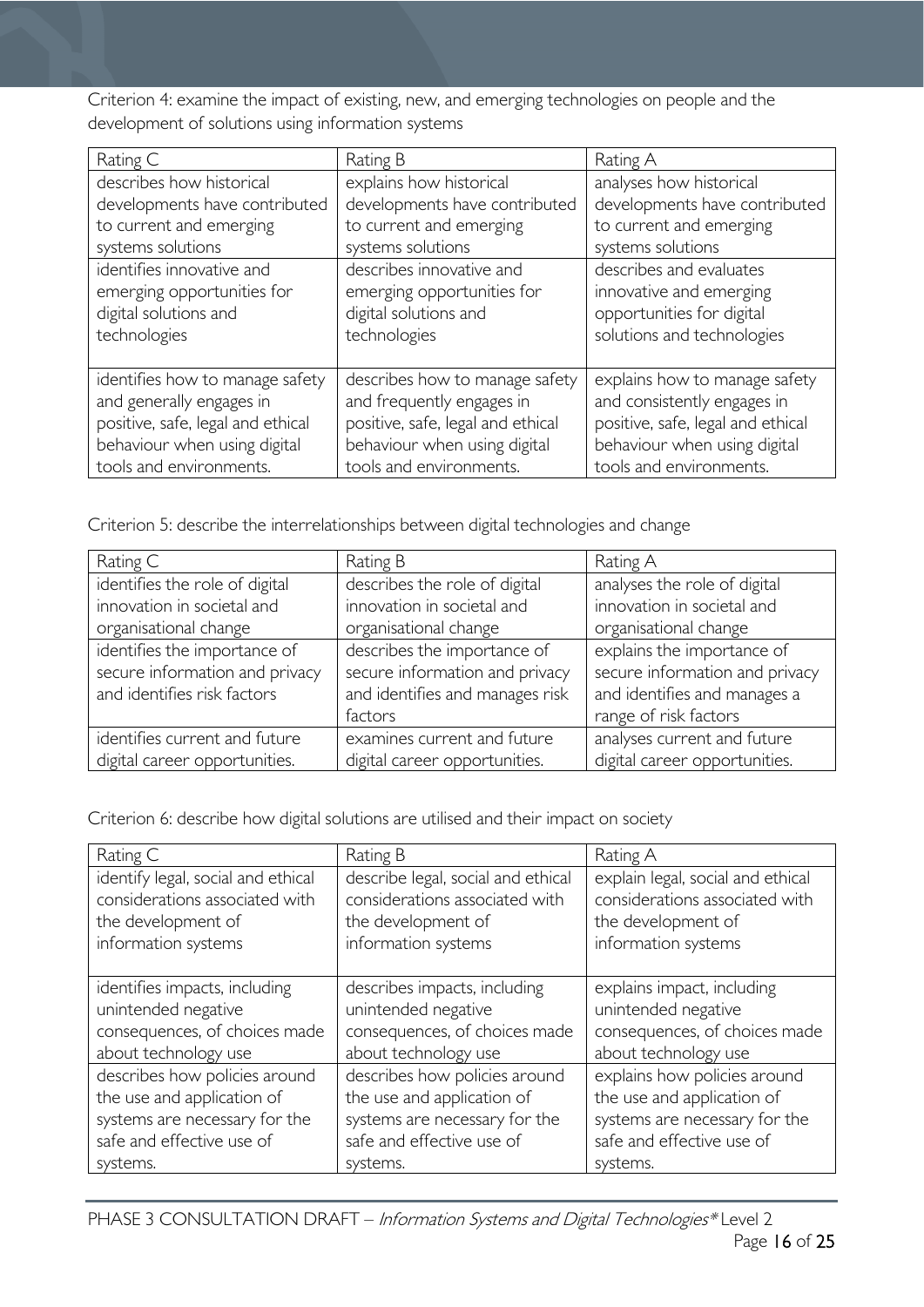### <span id="page-16-0"></span>Quality Assurance

• This will be determined by TASC at time of accreditation.

### <span id="page-16-1"></span>Qualifications and Award Requirements

The final award will be determined by the Office of Tasmanian Assessment, Standards and Certification from 6 ratings.

The minimum requirements for an award in *Digital Management and Leadership*\* Level 2 are as follows:

EXCEPTIONAL ACHIEVEMENT (EA) 5 'A' ratings, 1 'B' rating

HIGH ACHIEVEMENT (HA) 3 'A' ratings, 2 'B' ratings, 1 'C' rating

COMMENDABLE ACHIEVEMENT (CA) 3 'B' ratings, 3 'C' ratings

SATISFACTORY ACHIEVEMENT (SA) 5 'C' ratings

PRELIMINARY ACHIEVEMENT (PA) 3 'C' ratings

A learner who otherwise achieves the ratings for an SA (Satisfactory Achievement) award but who fails to show any evidence of achievement in one or more criteria ('z' notation) will be issued with a PA (Preliminary Achievement) award.

# <span id="page-16-2"></span>Course Evaluation

• This will be confirmed by time of accreditation.

# <span id="page-16-3"></span>Course Developer

This course has been developed by the Department of Education's Years 9 to 12 Learning Unit in collaboration with Catholic Education Tasmania and Independent Schools Tasmania.

# <span id="page-16-4"></span>Accreditation and Version History

• Details to be determined by TASC at time of accreditation.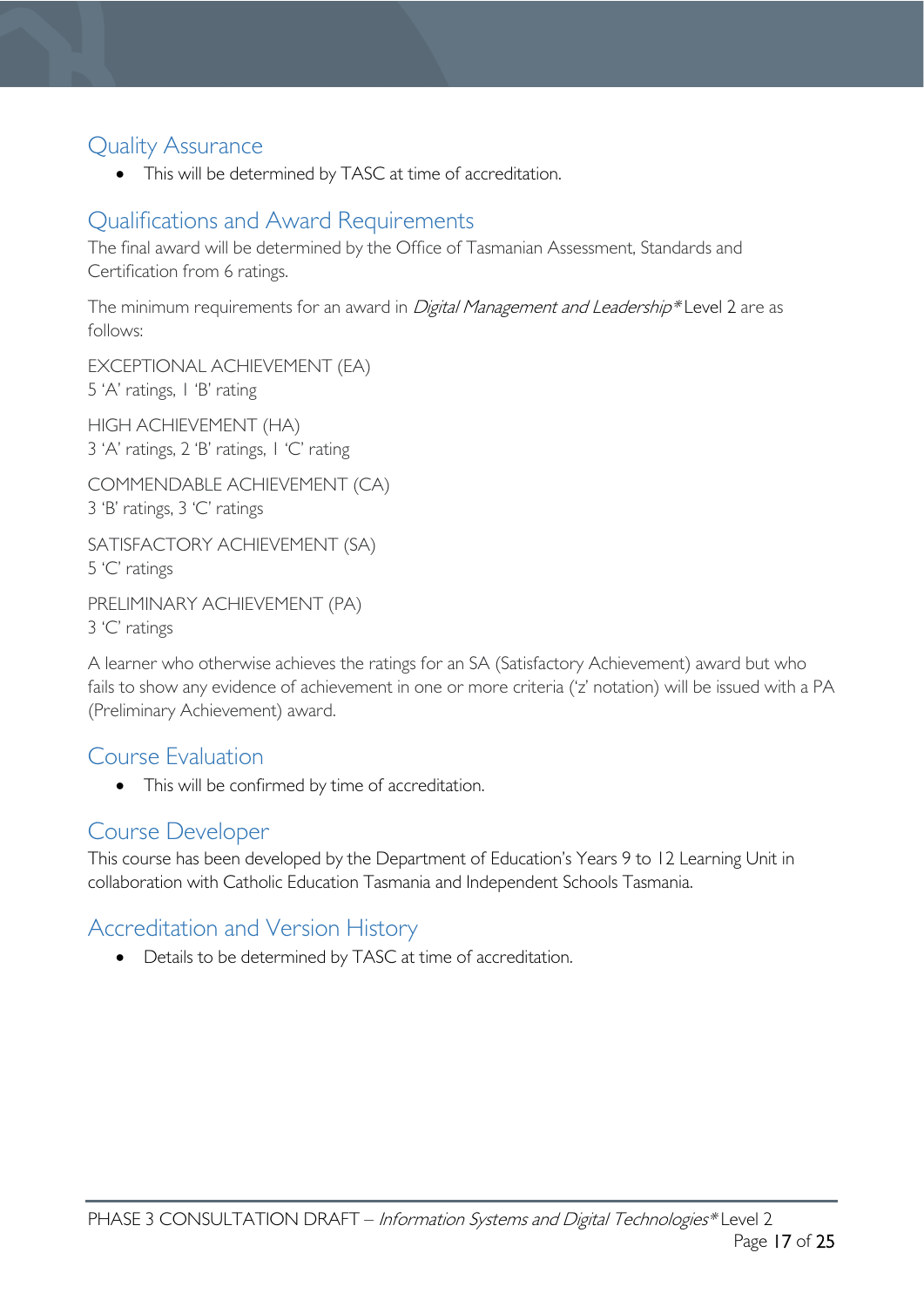# Appendix 1 - Line of Sight

| Learning Outcomes                      |                        |                             |                                            |                                                                                   |  |
|----------------------------------------|------------------------|-----------------------------|--------------------------------------------|-----------------------------------------------------------------------------------|--|
| What students are<br>expected to learn | <b>Content</b>         |                             |                                            |                                                                                   |  |
|                                        | What teachers<br>teach | <b>Work Requirements</b>    |                                            |                                                                                   |  |
|                                        |                        | Some of what<br>learners do | Criteria                                   |                                                                                   |  |
|                                        |                        |                             | Key characteristics of<br>what learners do | <b>Standards</b>                                                                  |  |
|                                        |                        |                             |                                            | Qualities to be<br>assessed for the key<br>characteristics of<br>what learners do |  |

<span id="page-17-0"></span>

| Learning Outcomes |                                                                                                                                                               | Course         | Work           | Criteria       | Standards | General                      |
|-------------------|---------------------------------------------------------------------------------------------------------------------------------------------------------------|----------------|----------------|----------------|-----------|------------------------------|
|                   |                                                                                                                                                               | Content        | Requirements   |                |           | Capabilities (GC)            |
|                   | Apply and describe a systems development lifecycle to plan, analyse,<br>design, develop and evaluate an information system to solve an<br>identified problem. | Module 1, 2, 3 | Module 1, 2, 3 | $\subset$      | All       | GC:<br>目題:に                  |
| 2.                | Apply personal leadership and project management skills when working  <br>independently and collaboratively with others.                                      | Module 1, 2, 3 | Module 1, 2, 3 | C <sub>2</sub> | All       | GC:<br>目題:に<br>44            |
| 3.                | Describe and explain the components of an information system, and<br>the inter-relationships between these components including security<br>implications.     | Module 1, 2, 3 | Module 1, 2, 3 | C <sub>3</sub> | All       | GC:<br>「思いで<br>$\equiv$<br>₩ |
| 4.                | Describe the impact of existing, new and emerging technologies on<br>people and information systems.                                                          | Module I       | Module         | 4              | All       | GC:                          |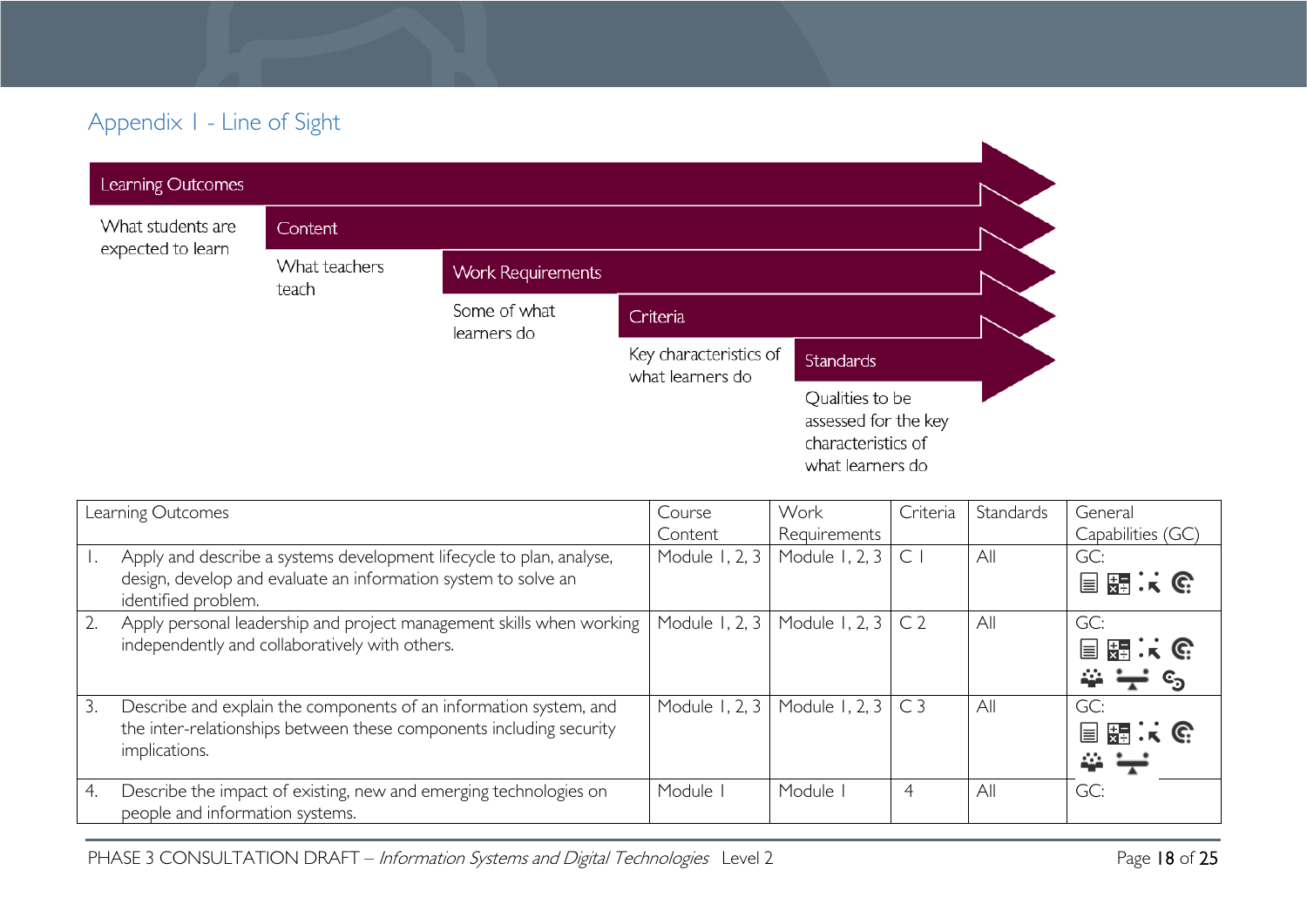|  | 冒<br>$\sim$ |
|--|-------------|
|  |             |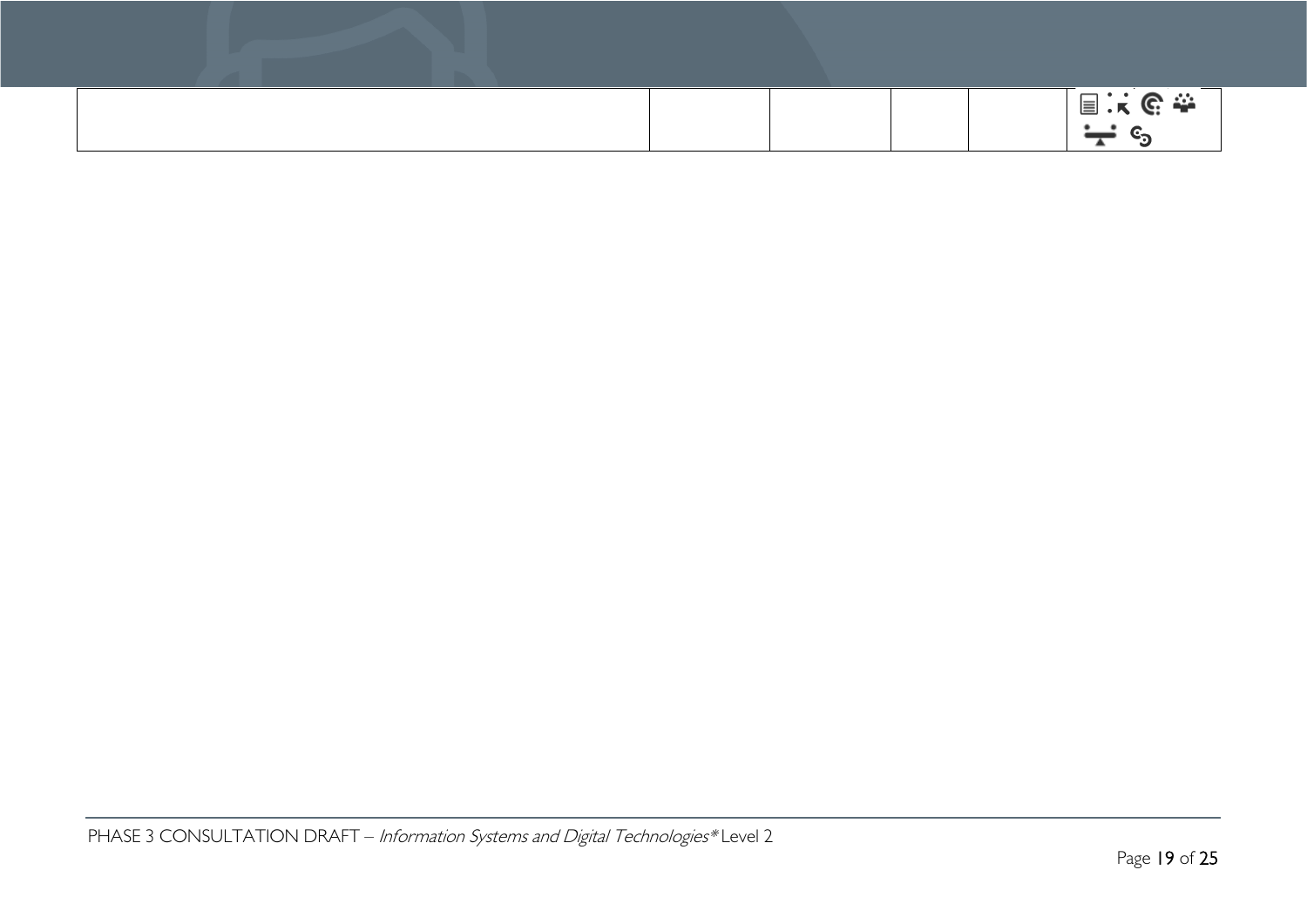| Ć. | Explain the role digital technologies play in societal and organisational<br>change | Module 2 | Module 2 | C <sub>5</sub> | All | GC:<br>国民职委<br>$\cdot$ ട്ര             |
|----|-------------------------------------------------------------------------------------|----------|----------|----------------|-----|----------------------------------------|
| 6. | Describe how digital solutions are utilised and their impact on society.            | Module 3 | Module 3 | C <sub>6</sub> | All | GC:<br>国民民参<br>$\mathbf{c}_\mathbf{D}$ |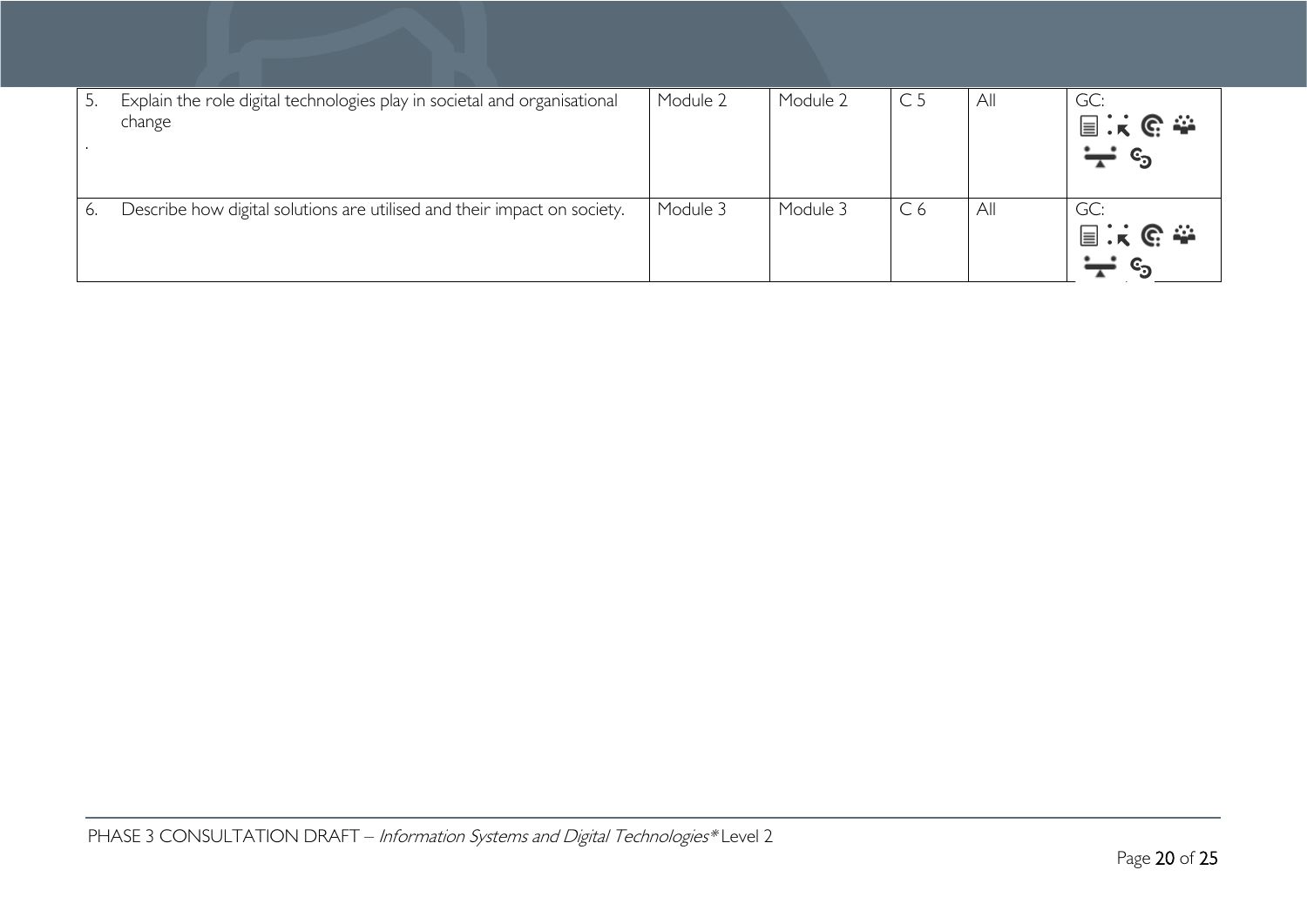# <span id="page-20-0"></span>Appendix 2 - Alignment to Curriculum Frameworks

### <span id="page-20-1"></span>Progression from the F-10 Australian Curriculum: Science

This course component provides a progression from in the F-10 Australian Curriculum: Technologies curriculum - Digital Technologies.

### <span id="page-20-2"></span>Australian Core Skills for Work: Digital Literacy Skills Framework

This course component meets the Level 3 requirements of the core skills for digital literacy.

# <span id="page-20-3"></span>Appendix 3 - Work Requirements

### <span id="page-20-4"></span>Module 1 Work Requirements Specifications

Focus Area: Professional Studies

Title of Work Requirement: Digital Systems

Mode /Format: Extended response – Multimodal Presentation

#### Learning Outcomes: 2, 3, 4

Description: In small groups research, prepare and present a multimodal presentation containing several examples of digital systems (existing, new and emerging).

- Identify the components of each system
	- o For example, a desktop computer, smartphone or augmented reality system.
- Discuss new or emerging digital systems
	- o For example, Amazon delivery drone, Smart refrigerator, wearable technology products
- Identify aspects of existing digital systems that were innovative when they were released on the market

Size: recommended maximum of 9 minutes multimodal presentation

Timing: none specified

External agencies: none required

#### Relevant Criterion/criteria:

- Criterion 2: elements 2 and 4
- Criterion 3: elements 1, 3 and 4
- Criterion 4: all standard elements

#### Focus Area: Professional Studies

Title of Work Requirement: Systems Design Lifecycle

#### Mode /Format: Project

Learning Outcomes: 1, 2, 3, 4

Description: Learners experience the systems development lifecycle by responding to simple problems or identified needs.

Through this area of study, learners develop an understanding of effective teams and how they as individuals, contribute to team success. They also develop skills in project management within in specific constraints such as resource and time.

Students will document their experiences using a production diary or equivalent (e.g. a folio or blog) to capture their design process including ideation, storyboards and annotated photos.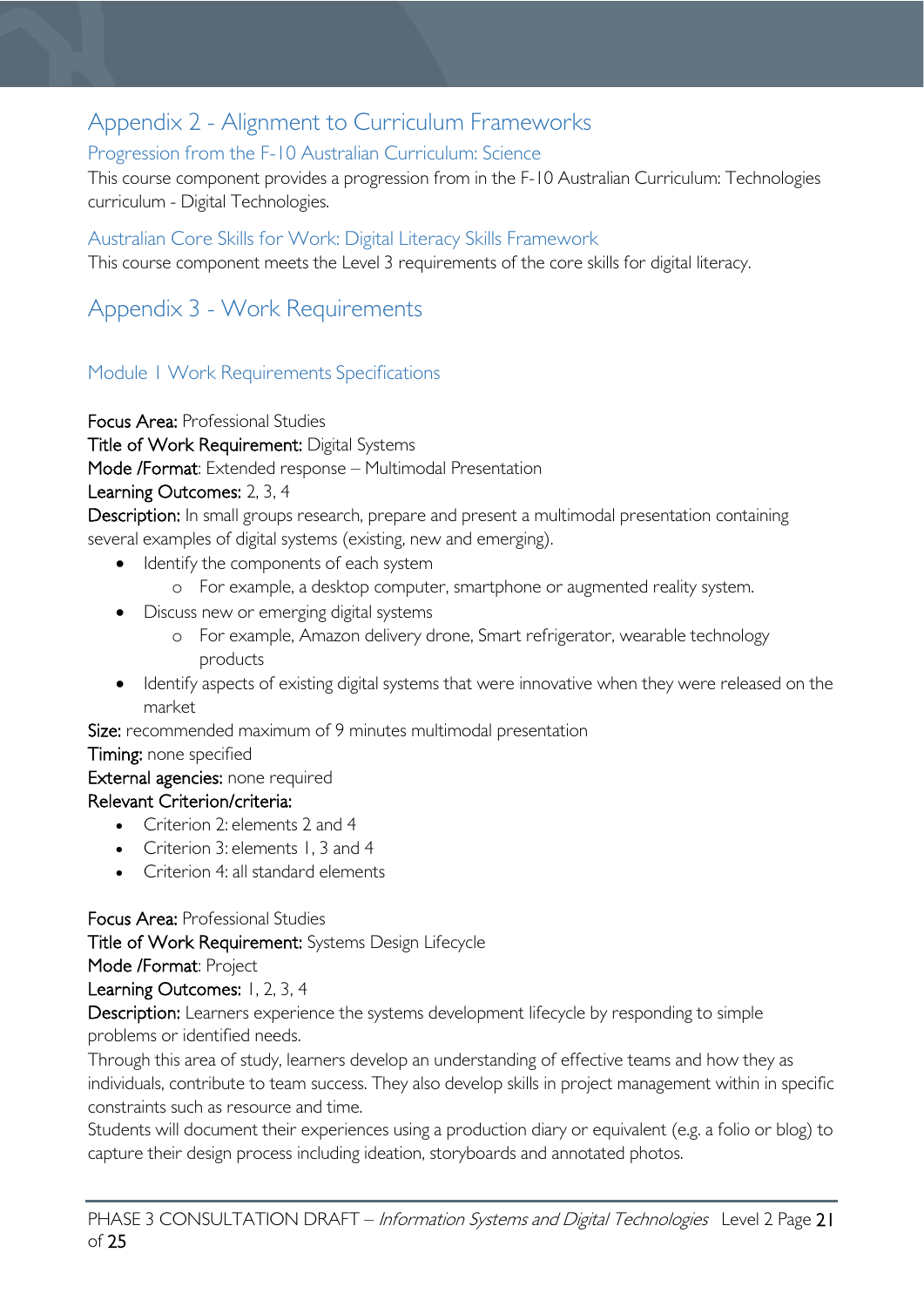Students will present an SDLC response detailing their development process journey and produce an individual reflection on teamwork and project management.

Teachers will scaffold initial systems development challenges and provide significant support in sections for learners as they develop their knowledge and skills of working through the development process. Size: recommend maximum of 10 hours on task

Timing: Learners will have the opportunity to undertake multiple mini projects throughout Module I

#### External agencies: none required

#### Relevant Criterion/criteria:

- Criterion 1: all standard elements
- Criterion 2: all standard elements
- Criterion 3: all standard elements
- Criterion 4: elements 2 and 3

#### <span id="page-21-0"></span>Module 2 Work Requirements Specifications

Focus Area: Professional Studies

Title of Work Requirement: User-driven design - solution/prototype pitch

Mode /Format: Product

#### Learning Outcomes: 1, 2, 3

Description: Learners will engage with a client/user to analyse a familiar problem and design and prototype a solution. Students will then pitch their solution to an audience including the identified user/client.

Learners will need to:

- define the problem to be solved
- investigate the problem including interviewing stakeholders
- record and analyse findings, identify problems and inefficiencies with current system and establish a working relationship with the owner of the problem
- identify possible solutions and present them in such a way as to be understandable to the end user
- specify the objectives for the project and the hardware and software requirements.

Note: The user may be identified for the class or learners may identify their own client/user (which may be a friend or family member)

Size: The size, complexity and scale of the digital solution will be appropriate to a guided figure of 50 hours for this module.

#### Timing: no specified timing

External agencies: identified community member or member of an organisation - client/user Relevant Criterion/criteria:

- Criterion I<sup>I</sup> all standard elements
- Criterion 2: all standard elements
- Criterion 3: all standard elements

Focus Area: Professional Studies Title of Work Requirement: Digital Technologies and Change Mode /Format: Extended response – research task Learning Outcomes: 5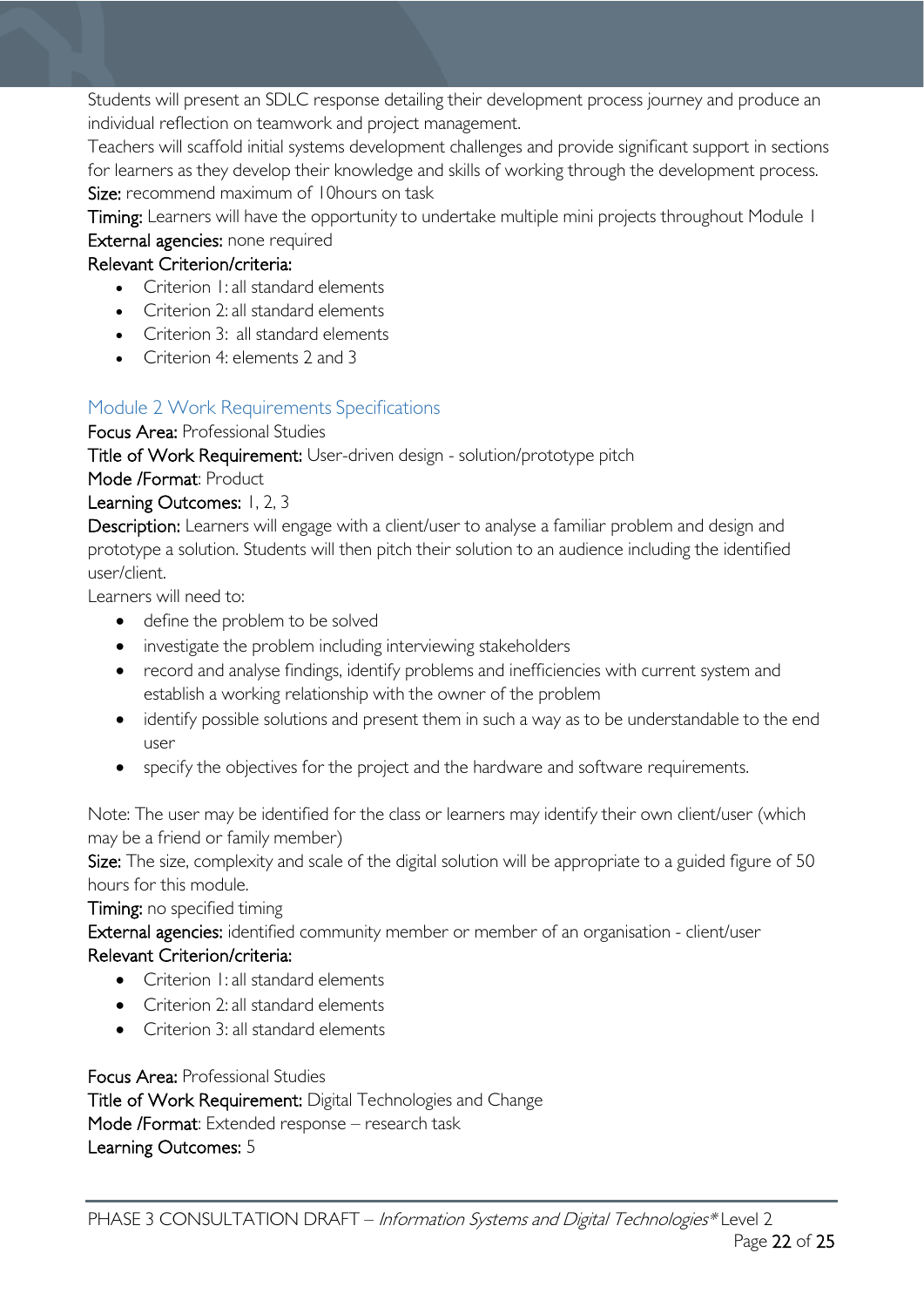Description: Learners research a topic relevant to the role digital technologies play in societal and/or organisational change.

Topic examples

- Digital divide
- Global communications network
- Automation
- Machine learning
- Cloud-based storage
- Cryptocurrency
- Data mining
- Social networking services/platforms
- Technology enhanced learning
- IoT and sensor networks

Size: A recommended maximum of 1000 words

Timing: none specified

External agencies: none required

#### Relevant Criterion/criteria:

• Criterion 5: standard elements

### <span id="page-22-0"></span>Module 3 Work Requirements Specifications

Focus Area: Professional Studies Title of Work Requirement: Case Study Mode /Format: folio Learning Outcomes: 1, 2, 3, 6 Description:

Design and production of a digital solution to a case as provided by the course instructor. The process that learners have followed must be documented in a production diary. The production diary must be presented as a design folio, including:

- Problem identification and analysis
	- o clear statement identifying the problem
	- o in depth analysis of the problem including:
		- **identification of stake holders**
		- **i** identification of existing solutions
- Project plan including:
	- o projected timeline
	- o initial designs and thoughts on a new solution
	- o prototype and appropriate documentation
	- o analysis of chosen design
	- o identification of flaws in design
	- o suggested improvements given ideal circumstances.
	- Iterative testing plans and implementation
		- o documenting each step of each cycle of the Systems Development Lifecycle.
- Systems specifications documentation
- Project review and closure report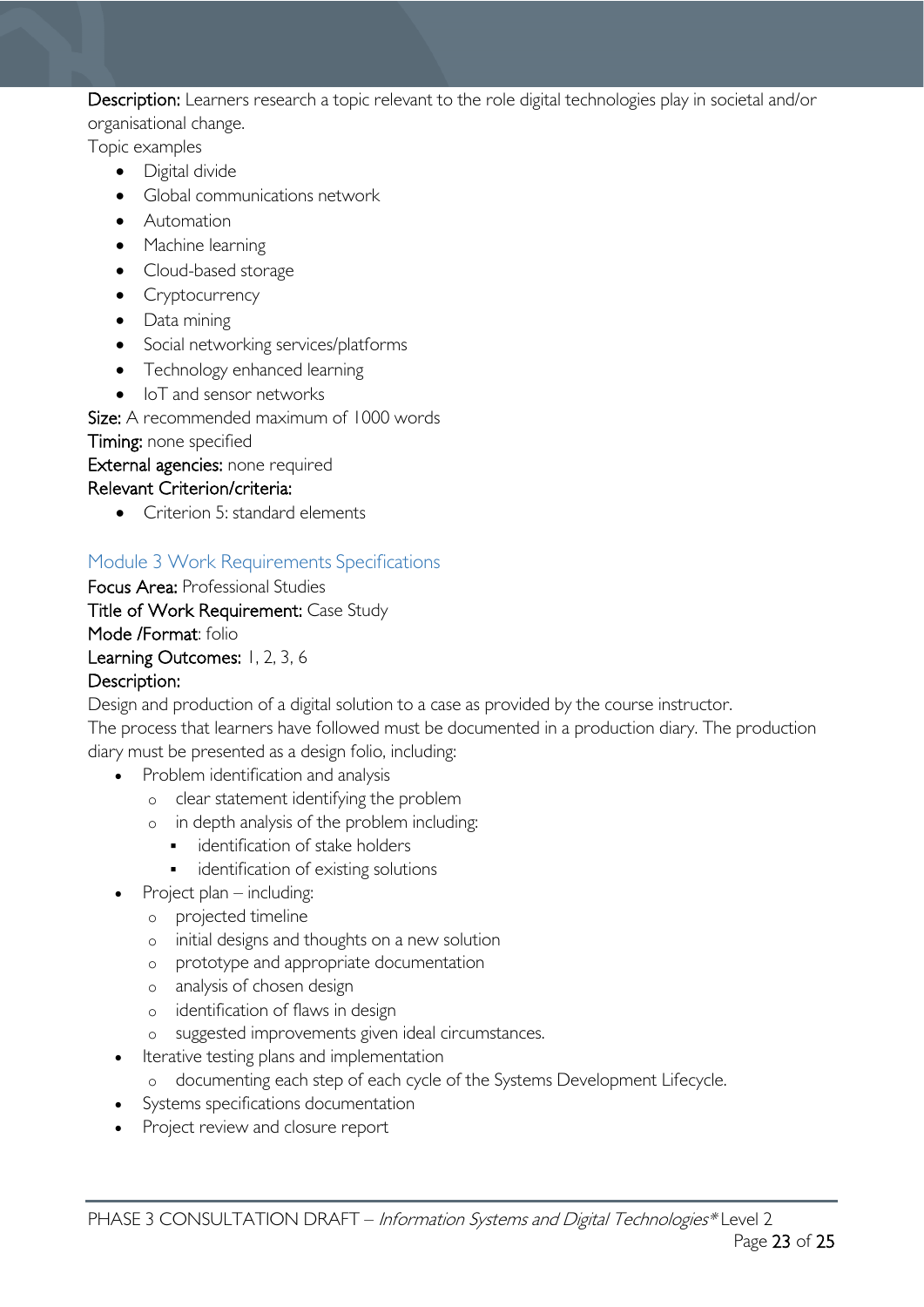This is to be presented in an appropriate format including evidence of design development storyboarding and annotated photos of production process and documentation of testing processes. Learns should address the

Size: The size, complexity and scale of the digital solution will be appropriate to a guided figure of 50 hours for this module.

#### Timing: none specifies

External agencies: none required

#### Relevant Criterion/criteria:

- Criterion I<sup>I</sup> all standard elements
- Criterion 2: all standard elements
- Criterion 3: all standard elements
- Criterion 6: all standard elements

# <span id="page-23-0"></span>Appendix 4 – General Capabilities and Cross-Curriculum Priorities

Learning across the curriculum content, including the cross-curriculum priorities and general capabilities, assists students to achieve the broad learning outcomes defined in the Alice Springs (Mparntwe) Education Declaration (December 2019).

General Capabilities:

The general capabilities play a significant role in the Australian Curriculum in equipping young Australians to live and work successfully in the twenty-first century.

In the Australian Curriculum, capability encompasses knowledge, skills, behaviours and dispositions. Students develop capability when they apply knowledge and skills confidently, effectively and appropriately in complex and changing circumstances, in their learning at school and in their lives outside school.

The general capabilities include:

- Critical and creative thinking  $\epsilon$
- Ethical understanding  $\pm$
- Information and communication technology capability  $\cdot\cdot\cdot$
- Intercultural understanding •
- Literacy  $\blacksquare$
- Numeracy
- Personal and social capability  $\triangleq$

#### Cross-Curriculum Priorities:

Cross-curriculum priorities enable students to develop understanding about and address the contemporary issues they face, for their own benefit and for the benefit of Australia as a whole. The priorities provide national, regional and global dimensions which will enrich the curriculum through development of considered and focused content that fits naturally within learning areas. Incorporation of the priorities will encourage conversations between students, teachers and the wider community.